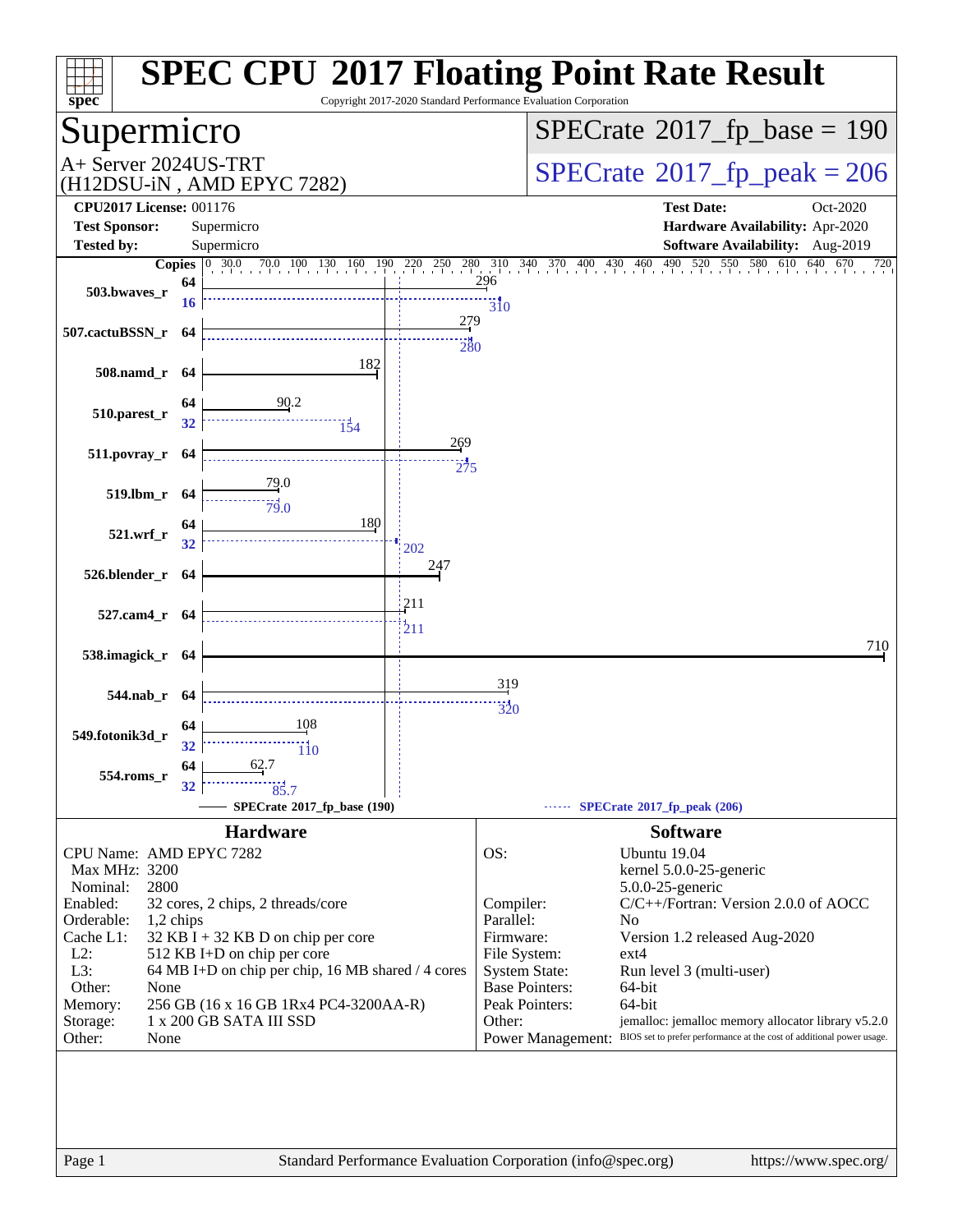

Copyright 2017-2020 Standard Performance Evaluation Corporation

## Supermicro

# (H12DSU-iN , AMD EPYC 7282)

# $SPECTate$ <sup>®</sup>[2017\\_fp\\_base =](http://www.spec.org/auto/cpu2017/Docs/result-fields.html#SPECrate2017fpbase) 190

A+ Server 2024US-TRT<br>
(H12DSU-iN AMD EPYC 7282) [SPECrate](http://www.spec.org/auto/cpu2017/Docs/result-fields.html#SPECrate2017fppeak)®[2017\\_fp\\_peak = 2](http://www.spec.org/auto/cpu2017/Docs/result-fields.html#SPECrate2017fppeak)06

**[CPU2017 License:](http://www.spec.org/auto/cpu2017/Docs/result-fields.html#CPU2017License)** 001176 **[Test Date:](http://www.spec.org/auto/cpu2017/Docs/result-fields.html#TestDate)** Oct-2020 **[Test Sponsor:](http://www.spec.org/auto/cpu2017/Docs/result-fields.html#TestSponsor)** Supermicro **[Hardware Availability:](http://www.spec.org/auto/cpu2017/Docs/result-fields.html#HardwareAvailability)** Apr-2020 **[Tested by:](http://www.spec.org/auto/cpu2017/Docs/result-fields.html#Testedby)** Supermicro **[Software Availability:](http://www.spec.org/auto/cpu2017/Docs/result-fields.html#SoftwareAvailability)** Aug-2019

### **[Results Table](http://www.spec.org/auto/cpu2017/Docs/result-fields.html#ResultsTable)**

|                                  | <b>Base</b>   |                |       |                | Peak  |                |       |               |                |              |                |              |                |              |
|----------------------------------|---------------|----------------|-------|----------------|-------|----------------|-------|---------------|----------------|--------------|----------------|--------------|----------------|--------------|
| <b>Benchmark</b>                 | <b>Copies</b> | <b>Seconds</b> | Ratio | <b>Seconds</b> | Ratio | <b>Seconds</b> | Ratio | <b>Copies</b> | <b>Seconds</b> | <b>Ratio</b> | <b>Seconds</b> | <b>Ratio</b> | <b>Seconds</b> | <b>Ratio</b> |
| 503.bwaves_r                     | 64            | 2168           | 296   | 2168           | 296   | 2168           | 296   | 16            | 517            | 310          | 517            | 311          | 519            | 309          |
| 507.cactuBSSN r                  | 64            | <b>290</b>     | 279   | 291            | 278   | 290            | 279   | 64            | 290            | <b>280</b>   | 292            | 278          | 289            | 280          |
| $508$ .namd $r$                  | 64            | 335            | 181   | 335            | 182   | 334            | 182   | 64            | 335            | 181          | 335            | 182          | 334            | 182          |
| 510.parest_r                     | 64            | 1852           | 90.4  | 1856           | 90.2  | 1860           | 90.0  | 32            | 545            | 154          | 545            | 154          | 545            | 154          |
| 511.povray_r                     | 64            | 554            | 270   | 555            | 269   | 556            | 269   | 64            | 544            | 275          | 541            | 276          | 543            | 275          |
| 519.1bm_r                        | 64            | 855            | 78.9  | 854            | 79.0  | 854            | 79.0  | 64            | 853            | 79.1         | 854            | 79.0         | 853            | 79.0         |
| $521$ .wrf r                     | 64            | 795            | 180   | 796            | 180   | 797            | 180   | 32            | 355            | 202          | 354            | 202          | 356            | 201          |
| 526.blender r                    | 64            | 395            | 247   | 394            | 247   | 395            | 247   | 64            | 395            | 247          | 394            | 247          | 395            | 247          |
| 527.cam4 r                       | 64            | 531            | 211   | 531            | 211   | 529            | 212   | 64            | 530            | <b>211</b>   | 530            | 211          | 529            | 212          |
| 538.imagick_r                    | 64            | 224            | 711   | 224            | 710   | 224            | 710   | 64            | 224            | 711          | 224            | 710          | 224            | 710          |
| $544$ .nab_r                     | 64            | 338            | 319   | 338            | 319   | 339            | 318   | 64            | 337            | 320          | 338            | 319          | 336            | 320          |
| 549.fotonik3d r                  | 64            | 2304           | 108   | 2304           | 108   | 2303           | 108   | 32            | 1131           | <b>110</b>   | 1131           | 110          | 1131           | 110          |
| $554$ .roms r                    | 64            | 1629           | 62.4  | 1622           | 62.7  | 1621           | 62.7  | 32            | 593            | 85.7         | 594            | 85.7         | 594            | 85.6         |
| $SPECrate^{\circ}2017$ fp base = |               |                | 190   |                |       |                |       |               |                |              |                |              |                |              |

**[SPECrate](http://www.spec.org/auto/cpu2017/Docs/result-fields.html#SPECrate2017fppeak)[2017\\_fp\\_peak =](http://www.spec.org/auto/cpu2017/Docs/result-fields.html#SPECrate2017fppeak) 206**

Results appear in the [order in which they were run.](http://www.spec.org/auto/cpu2017/Docs/result-fields.html#RunOrder) Bold underlined text [indicates a median measurement.](http://www.spec.org/auto/cpu2017/Docs/result-fields.html#Median)

#### **[Compiler Notes](http://www.spec.org/auto/cpu2017/Docs/result-fields.html#CompilerNotes)**

The AMD64 AOCC Compiler Suite is available at <http://developer.amd.com/amd-aocc/>

#### **[Submit Notes](http://www.spec.org/auto/cpu2017/Docs/result-fields.html#SubmitNotes)**

The config file option 'submit' was used. 'numactl' was used to bind copies to the cores. See the configuration file for details.

### **[Operating System Notes](http://www.spec.org/auto/cpu2017/Docs/result-fields.html#OperatingSystemNotes)**

'ulimit -s unlimited' was used to set environment stack size 'ulimit -l 2097152' was used to set environment locked pages in memory limit

runcpu command invoked through numactl i.e.: numactl --interleave=all runcpu <etc>

Set dirty\_ratio=8 to limit dirty cache to 8% of memory Set swappiness=1 to swap only if necessary Set zone\_reclaim\_mode=1 to free local node memory and avoid remote memory sync then drop\_caches=3 to reset caches before invoking runcpu

| Page 2<br>Standard Performance Evaluation Corporation (info@spec.org) |  | https://www.spec.org/ |
|-----------------------------------------------------------------------|--|-----------------------|
|-----------------------------------------------------------------------|--|-----------------------|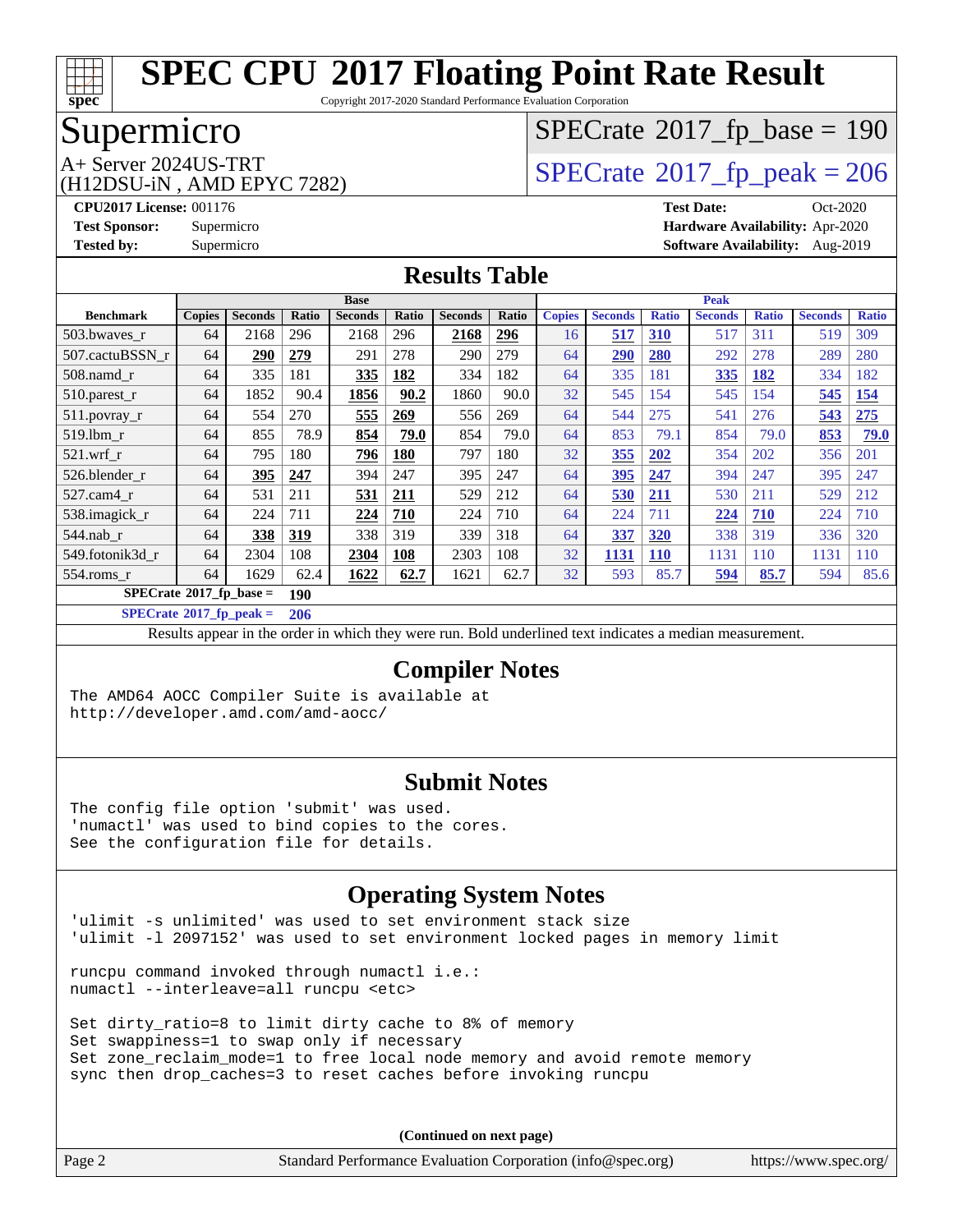

Copyright 2017-2020 Standard Performance Evaluation Corporation

## Supermicro

 $SPECTate$ <sup>®</sup>[2017\\_fp\\_base =](http://www.spec.org/auto/cpu2017/Docs/result-fields.html#SPECrate2017fpbase) 190

(H12DSU-iN , AMD EPYC 7282)

A+ Server 2024US-TRT<br>  $\langle \text{H12DSIL-N} \rangle$  AMD FPYC 7282)

**[Tested by:](http://www.spec.org/auto/cpu2017/Docs/result-fields.html#Testedby)** Supermicro **Supermicro [Software Availability:](http://www.spec.org/auto/cpu2017/Docs/result-fields.html#SoftwareAvailability)** Aug-2019

**[CPU2017 License:](http://www.spec.org/auto/cpu2017/Docs/result-fields.html#CPU2017License)** 001176 **[Test Date:](http://www.spec.org/auto/cpu2017/Docs/result-fields.html#TestDate)** Oct-2020 **[Test Sponsor:](http://www.spec.org/auto/cpu2017/Docs/result-fields.html#TestSponsor)** Supermicro **[Hardware Availability:](http://www.spec.org/auto/cpu2017/Docs/result-fields.html#HardwareAvailability)** Apr-2020

### **[Operating System Notes \(Continued\)](http://www.spec.org/auto/cpu2017/Docs/result-fields.html#OperatingSystemNotes)**

dirty\_ratio, swappiness, zone\_reclaim\_mode and drop caches were all set using privileged echo (e.g. echo 1 > /proc/sys/vm/swappiness).

Transparent huge pages set to 'always' for this run (OS default)

#### **[Environment Variables Notes](http://www.spec.org/auto/cpu2017/Docs/result-fields.html#EnvironmentVariablesNotes)**

Environment variables set by runcpu before the start of the run: LD\_LIBRARY\_PATH = "/home/cpu2017/amd\_rate\_aocc200\_rome\_C\_lib/64;/home/cpu2017/amd\_rate\_aoc c200\_rome\_C\_lib/32:" MALLOC\_CONF = "retain:true"

### **[General Notes](http://www.spec.org/auto/cpu2017/Docs/result-fields.html#GeneralNotes)**

Binaries were compiled on a system with 2x AMD EPYC 7601 CPU + 512GB Memory using Fedora 26

NA: The test sponsor attests, as of date of publication, that CVE-2017-5754 (Meltdown) is mitigated in the system as tested and documented. Yes: The test sponsor attests, as of date of publication, that CVE-2017-5753 (Spectre variant 1) is mitigated in the system as tested and documented. Yes: The test sponsor attests, as of date of publication, that CVE-2017-5715 (Spectre variant 2) is mitigated in the system as tested and documented.

jemalloc: configured and built with GCC v9.1.0 in Ubuntu 19.04 with -O3 -znver2 -flto jemalloc 5.2.0 is available here: <https://github.com/jemalloc/jemalloc/releases/download/5.2.0/jemalloc-5.2.0.tar.bz2>

### **[Platform Notes](http://www.spec.org/auto/cpu2017/Docs/result-fields.html#PlatformNotes)**

BIOS Settings: Determinism Control = Manual Determinism Slider = Power cTDP Control = Manual cTDP = 150 Package Power Limit Control = Manual Package Power Limit = 150 APBDIS = 1

 Sysinfo program /home/cpu2017/bin/sysinfo Rev: r6365 of 2019-08-21 295195f888a3d7edb1e6e46a485a0011 running on h12dsu Sat Oct 24 00:53:44 2020

**(Continued on next page)**

Page 3 Standard Performance Evaluation Corporation [\(info@spec.org\)](mailto:info@spec.org) <https://www.spec.org/>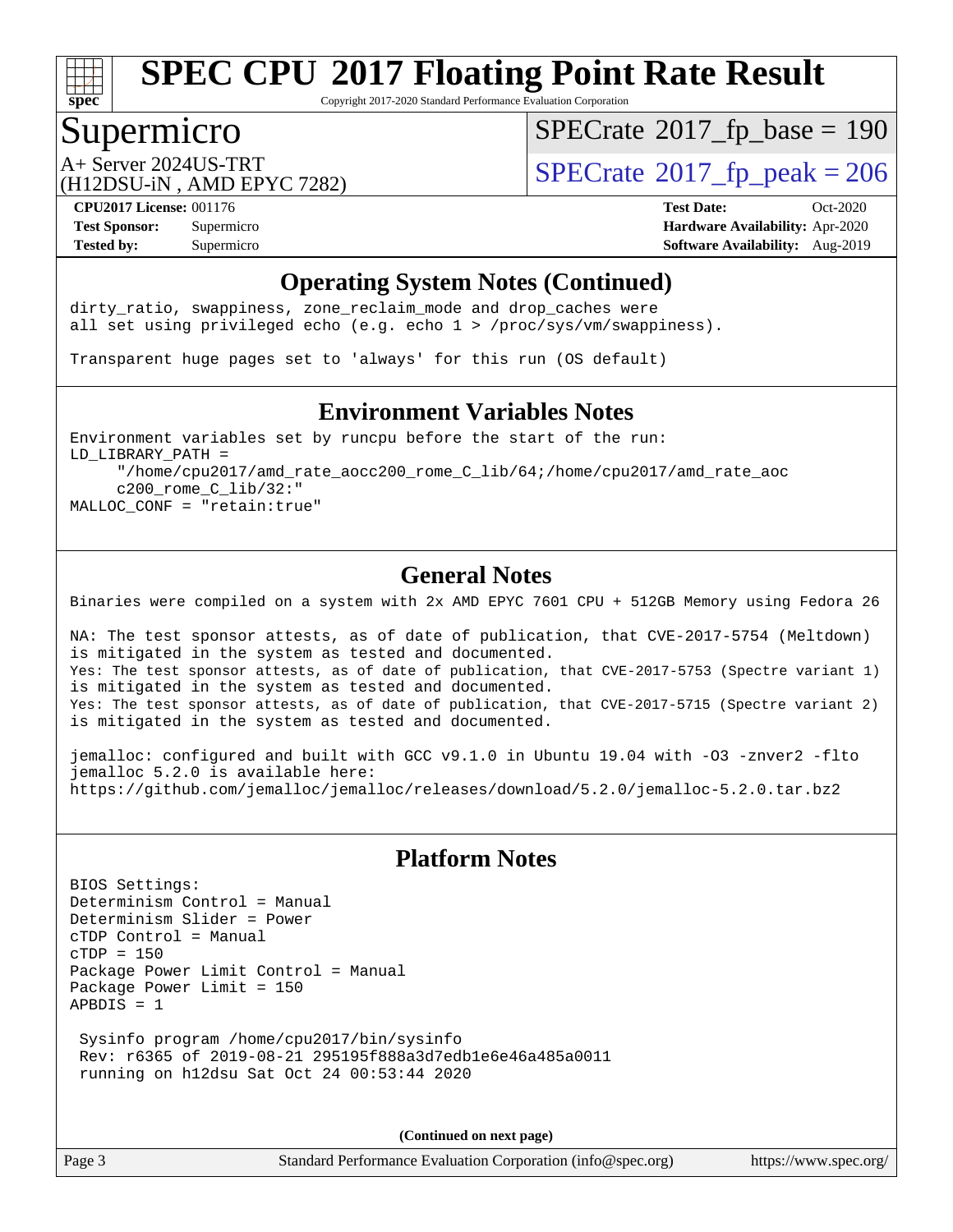

Copyright 2017-2020 Standard Performance Evaluation Corporation

# Supermicro

 $SPECrate$ <sup>®</sup>[2017\\_fp\\_base =](http://www.spec.org/auto/cpu2017/Docs/result-fields.html#SPECrate2017fpbase) 190

(H12DSU-iN , AMD EPYC 7282)

A+ Server 2024US-TRT<br>
(H12DSU-iN AMD EPYC 7282) [SPECrate](http://www.spec.org/auto/cpu2017/Docs/result-fields.html#SPECrate2017fppeak)®[2017\\_fp\\_peak = 2](http://www.spec.org/auto/cpu2017/Docs/result-fields.html#SPECrate2017fppeak)06

**[Tested by:](http://www.spec.org/auto/cpu2017/Docs/result-fields.html#Testedby)** Supermicro **Supermicro [Software Availability:](http://www.spec.org/auto/cpu2017/Docs/result-fields.html#SoftwareAvailability)** Aug-2019

**[CPU2017 License:](http://www.spec.org/auto/cpu2017/Docs/result-fields.html#CPU2017License)** 001176 **[Test Date:](http://www.spec.org/auto/cpu2017/Docs/result-fields.html#TestDate)** Oct-2020 **[Test Sponsor:](http://www.spec.org/auto/cpu2017/Docs/result-fields.html#TestSponsor)** Supermicro **[Hardware Availability:](http://www.spec.org/auto/cpu2017/Docs/result-fields.html#HardwareAvailability)** Apr-2020

#### **[Platform Notes \(Continued\)](http://www.spec.org/auto/cpu2017/Docs/result-fields.html#PlatformNotes)**

|        | For more information on this section, see                                                                                                                                                                                                                                                                                                                                                                                                                                                               | SUT (System Under Test) info as seen by some common utilities.                                                                                                                                                                                                                                                                                                                                                                                                                                                                                                                                                                                                                                                    |                       |
|--------|---------------------------------------------------------------------------------------------------------------------------------------------------------------------------------------------------------------------------------------------------------------------------------------------------------------------------------------------------------------------------------------------------------------------------------------------------------------------------------------------------------|-------------------------------------------------------------------------------------------------------------------------------------------------------------------------------------------------------------------------------------------------------------------------------------------------------------------------------------------------------------------------------------------------------------------------------------------------------------------------------------------------------------------------------------------------------------------------------------------------------------------------------------------------------------------------------------------------------------------|-----------------------|
|        |                                                                                                                                                                                                                                                                                                                                                                                                                                                                                                         | https://www.spec.org/cpu2017/Docs/config.html#sysinfo                                                                                                                                                                                                                                                                                                                                                                                                                                                                                                                                                                                                                                                             |                       |
|        | From /proc/cpuinfo<br>2 "physical id"s (chips)<br>64 "processors"<br>cpu cores : 16<br>siblings : 32                                                                                                                                                                                                                                                                                                                                                                                                    | model name : AMD EPYC 7282 16-Core Processor<br>cores, siblings (Caution: counting these is hw and system dependent. The following<br>excerpts from /proc/cpuinfo might not be reliable. Use with caution.)<br>physical 0: cores 0 1 2 3 4 5 6 7 8 9 10 11 12 13 14 15<br>physical 1: cores 0 1 2 3 4 5 6 7 8 9 10 11 12 13 14 15                                                                                                                                                                                                                                                                                                                                                                                 |                       |
|        | From 1scpu:<br>Architecture:<br>$CPU op-mode(s):$<br>Byte Order:<br>Address sizes:<br>CPU(s):<br>On-line CPU(s) list: $0-63$<br>Thread(s) per core:<br>$Core(s)$ per socket:<br>Socket(s):<br>NUMA node(s):<br>Vendor ID:<br>CPU family:<br>Model:<br>Model name:<br>Stepping:<br>CPU MHz:<br>$CPU$ max $MHz$ :<br>CPU min MHz:<br>BogoMIPS:<br>Virtualization:<br>Lld cache:<br>Lli cache:<br>$L2$ cache:<br>L3 cache:<br>NUMA node0 $CPU(s): 0-15, 32-47$<br>NUMA node1 CPU(s): 16-31,48-63<br>Flaqs: | x86 64<br>$32$ -bit, $64$ -bit<br>Little Endian<br>43 bits physical, 48 bits virtual<br>64<br>2<br>16<br>$\overline{a}$<br>2<br>AuthenticAMD<br>23<br>49<br>AMD EPYC 7282 16-Core Processor<br>0<br>1799.889<br>2800.0000<br>1500.0000<br>5600.16<br>AMD-V<br>32K<br>32K<br>512K<br>16384K<br>fpu vme de pse tsc msr pae mce cx8 apic sep mtrr pge mca cmov<br>pat pse36 clflush mmx fxsr sse sse2 ht syscall nx mmxext fxsr_opt pdpe1gb rdtscp lm<br>constant_tsc rep_good nopl xtopology nonstop_tsc cpuid extd_apicid aperfmperf pni<br>pclmulqdq monitor ssse3 fma cx16 sse4_1 sse4_2 movbe popcnt aes xsave avx f16c<br>rdrand lahf_lm cmp_legacy svm extapic cr8_legacy abm sse4a misalignsse 3dnowprefetch |                       |
|        |                                                                                                                                                                                                                                                                                                                                                                                                                                                                                                         | (Continued on next page)                                                                                                                                                                                                                                                                                                                                                                                                                                                                                                                                                                                                                                                                                          |                       |
| Page 4 |                                                                                                                                                                                                                                                                                                                                                                                                                                                                                                         | Standard Performance Evaluation Corporation (info@spec.org)                                                                                                                                                                                                                                                                                                                                                                                                                                                                                                                                                                                                                                                       | https://www.spec.org/ |
|        |                                                                                                                                                                                                                                                                                                                                                                                                                                                                                                         |                                                                                                                                                                                                                                                                                                                                                                                                                                                                                                                                                                                                                                                                                                                   |                       |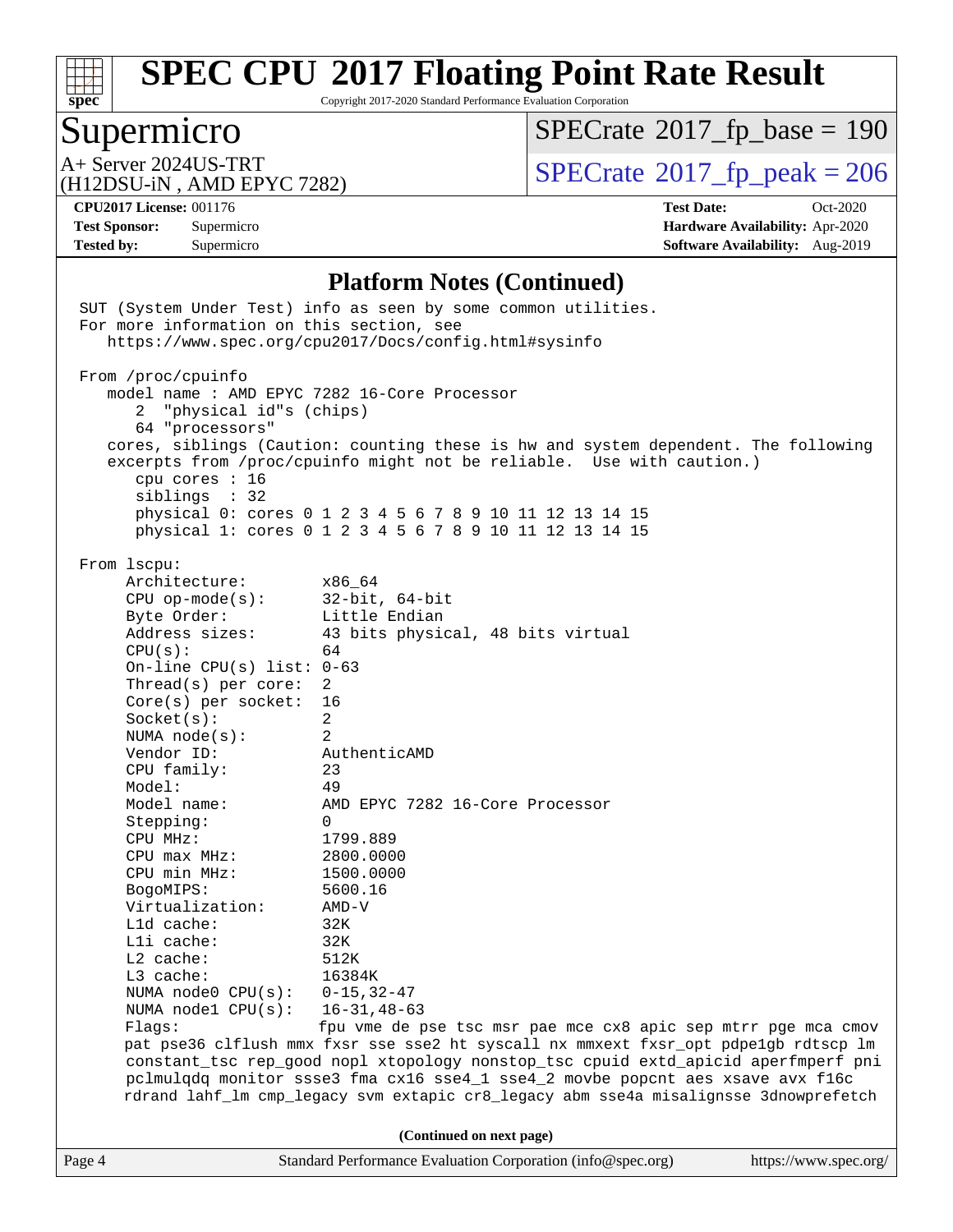# **[spec](http://www.spec.org/)**

# **[SPEC CPU](http://www.spec.org/auto/cpu2017/Docs/result-fields.html#SPECCPU2017FloatingPointRateResult)[2017 Floating Point Rate Result](http://www.spec.org/auto/cpu2017/Docs/result-fields.html#SPECCPU2017FloatingPointRateResult)**

Copyright 2017-2020 Standard Performance Evaluation Corporation

## Supermicro

 $SPECTate$ <sup>®</sup>[2017\\_fp\\_base =](http://www.spec.org/auto/cpu2017/Docs/result-fields.html#SPECrate2017fpbase) 190

(H12DSU-iN , AMD EPYC 7282)

 $A+$  Server 2024US-TRT  $\begin{array}{c|c}\n\text{SPECrate} \text{\textdegree}2017\_fp\_peak = 206 \\
\text{SPECrate} \text{\textdegree}2017\_fp\_peak = 206\n\end{array}$  $\begin{array}{c|c}\n\text{SPECrate} \text{\textdegree}2017\_fp\_peak = 206 \\
\text{SPECrate} \text{\textdegree}2017\_fp\_peak = 206\n\end{array}$  $\begin{array}{c|c}\n\text{SPECrate} \text{\textdegree}2017\_fp\_peak = 206 \\
\text{SPECrate} \text{\textdegree}2017\_fp\_peak = 206\n\end{array}$ 

#### **[CPU2017 License:](http://www.spec.org/auto/cpu2017/Docs/result-fields.html#CPU2017License)** 001176 **[Test Date:](http://www.spec.org/auto/cpu2017/Docs/result-fields.html#TestDate)** Oct-2020

**[Test Sponsor:](http://www.spec.org/auto/cpu2017/Docs/result-fields.html#TestSponsor)** Supermicro **[Hardware Availability:](http://www.spec.org/auto/cpu2017/Docs/result-fields.html#HardwareAvailability)** Apr-2020 **[Tested by:](http://www.spec.org/auto/cpu2017/Docs/result-fields.html#Testedby)** Supermicro **Supermicro [Software Availability:](http://www.spec.org/auto/cpu2017/Docs/result-fields.html#SoftwareAvailability)** Aug-2019

#### **[Platform Notes \(Continued\)](http://www.spec.org/auto/cpu2017/Docs/result-fields.html#PlatformNotes)**

 osvw ibs skinit wdt tce topoext perfctr\_core perfctr\_nb bpext perfctr\_llc mwaitx cpb cat\_l3 cdp\_l3 hw\_pstate sme ssbd mba sev ibrs ibpb stibp vmmcall fsgsbase bmi1 avx2 smep bmi2 cqm rdt\_a rdseed adx smap clflushopt clwb sha\_ni xsaveopt xsavec xgetbv1 xsaves cqm\_llc cqm\_occup\_llc cqm\_mbm\_total cqm\_mbm\_local clzero irperf xsaveerptr wbnoinvd arat npt lbrv svm\_lock nrip\_save tsc\_scale vmcb\_clean flushbyasid decodeassists pausefilter pfthreshold avic v\_vmsave\_vmload vgif umip rdpid overflow\_recov succor smca /proc/cpuinfo cache data cache size : 512 KB From numactl --hardware WARNING: a numactl 'node' might or might not correspond to a physical chip. available: 2 nodes (0-1) node 0 cpus: 0 1 2 3 4 5 6 7 8 9 10 11 12 13 14 15 32 33 34 35 36 37 38 39 40 41 42 43 44 45 46 47 node 0 size: 128855 MB node 0 free: 127942 MB node 1 cpus: 16 17 18 19 20 21 22 23 24 25 26 27 28 29 30 31 48 49 50 51 52 53 54 55 56 57 58 59 60 61 62 63 node 1 size: 129016 MB node 1 free: 128352 MB node distances: node 0 1 0: 10 32 1: 32 10 From /proc/meminfo MemTotal: 264061068 kB HugePages\_Total: 0 Hugepagesize: 2048 kB /usr/bin/lsb\_release -d Ubuntu 19.04 From /etc/\*release\* /etc/\*version\* debian\_version: buster/sid os-release: NAME="Ubuntu" VERSION="19.04 (Disco Dingo)" ID=ubuntu ID\_LIKE=debian PRETTY\_NAME="Ubuntu 19.04" VERSION\_ID="19.04" HOME\_URL="<https://www.ubuntu.com/"> SUPPORT\_URL="<https://help.ubuntu.com/"> **(Continued on next page)**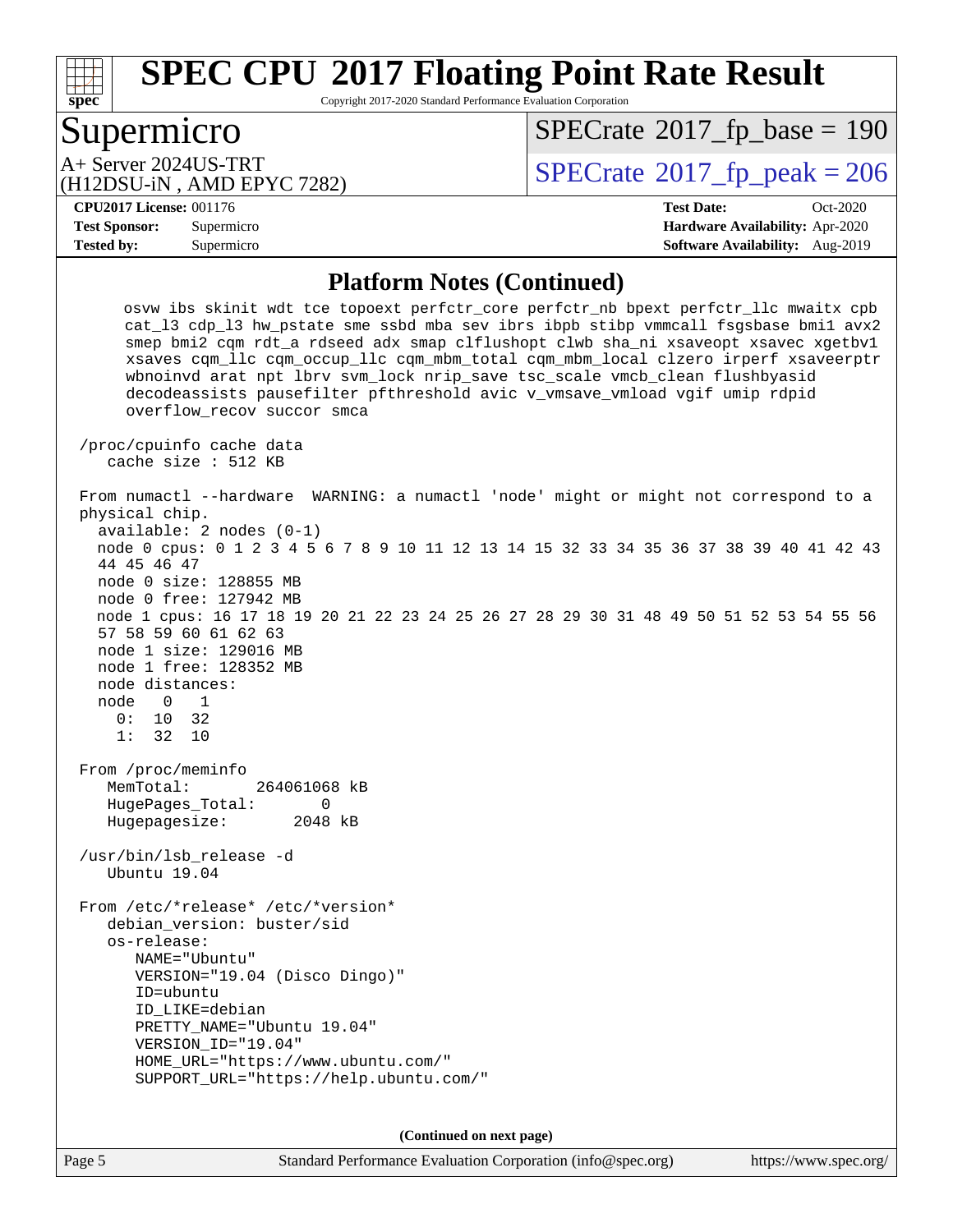

Copyright 2017-2020 Standard Performance Evaluation Corporation

## Supermicro

 $SPECTate$ <sup>®</sup>[2017\\_fp\\_base =](http://www.spec.org/auto/cpu2017/Docs/result-fields.html#SPECrate2017fpbase) 190

(H12DSU-iN , AMD EPYC 7282)

 $A+$  Server 2024US-TRT  $\begin{array}{c|c}\n\text{SPECrate} \text{\textdegree}2017\_fp\_peak = 206 \\
\text{SPECrate} \text{\textdegree}2017\_fp\_peak = 206\n\end{array}$  $\begin{array}{c|c}\n\text{SPECrate} \text{\textdegree}2017\_fp\_peak = 206 \\
\text{SPECrate} \text{\textdegree}2017\_fp\_peak = 206\n\end{array}$  $\begin{array}{c|c}\n\text{SPECrate} \text{\textdegree}2017\_fp\_peak = 206 \\
\text{SPECrate} \text{\textdegree}2017\_fp\_peak = 206\n\end{array}$ 

**[Tested by:](http://www.spec.org/auto/cpu2017/Docs/result-fields.html#Testedby)** Supermicro **Supermicro [Software Availability:](http://www.spec.org/auto/cpu2017/Docs/result-fields.html#SoftwareAvailability)** Aug-2019

**[CPU2017 License:](http://www.spec.org/auto/cpu2017/Docs/result-fields.html#CPU2017License)** 001176 **[Test Date:](http://www.spec.org/auto/cpu2017/Docs/result-fields.html#TestDate)** Oct-2020 **[Test Sponsor:](http://www.spec.org/auto/cpu2017/Docs/result-fields.html#TestSponsor)** Supermicro **[Hardware Availability:](http://www.spec.org/auto/cpu2017/Docs/result-fields.html#HardwareAvailability)** Apr-2020

#### **[Platform Notes \(Continued\)](http://www.spec.org/auto/cpu2017/Docs/result-fields.html#PlatformNotes)**

Page 6 Standard Performance Evaluation Corporation [\(info@spec.org\)](mailto:info@spec.org) <https://www.spec.org/> uname -a: Linux h12dsu 5.0.0-25-generic #26-Ubuntu SMP Thu Aug 1 12:04:58 UTC 2019 x86\_64 x86\_64 x86\_64 GNU/Linux Kernel self-reported vulnerability status: CVE-2018-3620 (L1 Terminal Fault): Not affected Microarchitectural Data Sampling: Not affected<br>CVE-2017-5754 (Meltdown): Not affected  $CVE-2017-5754$  (Meltdown): CVE-2018-3639 (Speculative Store Bypass): Mitigation: Speculative Store Bypass disabled via prctl and seccomp CVE-2017-5753 (Spectre variant 1): Mitigation: usercopy/swapgs barriers and \_\_user pointer sanitization CVE-2017-5715 (Spectre variant 2): Mitigation: Full AMD retpoline, IBPB: conditional, IBRS\_FW, STIBP: conditional, RSB filling run-level 3 Oct 23 16:38 SPEC is set to: /home/cpu2017 Filesystem Type Size Used Avail Use% Mounted on /dev/sda2 ext4 183G 32G 142G 19% / From /sys/devices/virtual/dmi/id BIOS: American Megatrends Inc. 1.2 08/10/2020 Vendor: Supermicro Product: Super Server Serial: 0123456789 Additional information from dmidecode follows. WARNING: Use caution when you interpret this section. The 'dmidecode' program reads system data which is "intended to allow hardware to be accurately determined", but the intent may not be met, as there are frequent changes to hardware, firmware, and the "DMTF SMBIOS" standard. Memory: 16x NO DIMM Unknown 16x Samsung M393A2K40DB3-CWE 16 kB 1 rank 3200 (End of data from sysinfo program) **[Compiler Version Notes](http://www.spec.org/auto/cpu2017/Docs/result-fields.html#CompilerVersionNotes)** ============================================================================== C 19.1bm r(base, peak) 538.imagick r(base, peak) | 544.nab\_r(base, peak) ------------------------------------------------------------------------------ AOCC.LLVM.2.0.0.B191.2019\_07\_19 clang version 8.0.0 (CLANG: Jenkins **(Continued on next page)**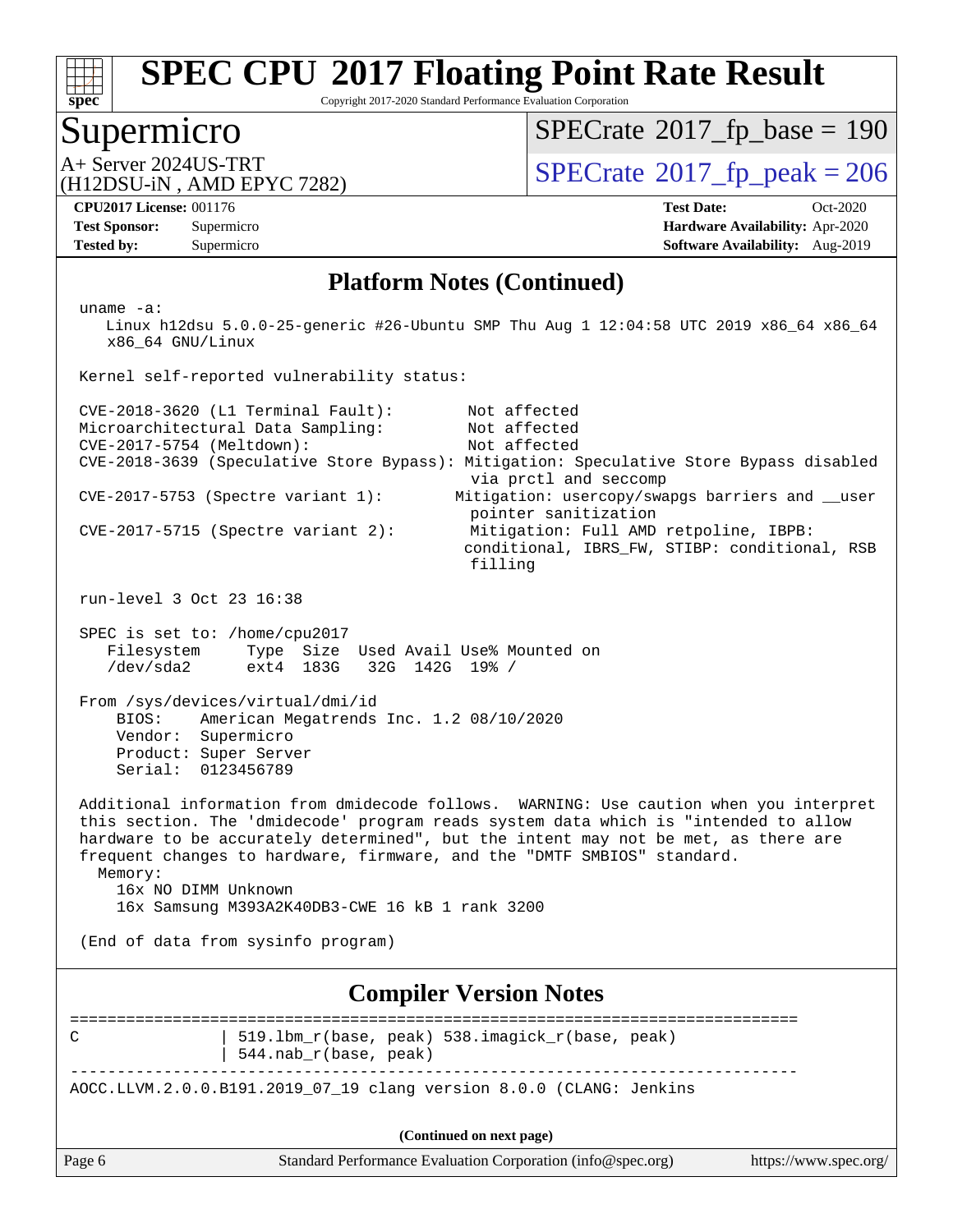

Copyright 2017-2020 Standard Performance Evaluation Corporation

# Supermicro

 $SPECrate$ <sup>®</sup>[2017\\_fp\\_base =](http://www.spec.org/auto/cpu2017/Docs/result-fields.html#SPECrate2017fpbase) 190

(H12DSU-iN , AMD EPYC 7282)

A+ Server 2024US-TRT<br>
(H12DSU-iN AMD EPYC 7282) [SPECrate](http://www.spec.org/auto/cpu2017/Docs/result-fields.html#SPECrate2017fppeak)®[2017\\_fp\\_peak = 2](http://www.spec.org/auto/cpu2017/Docs/result-fields.html#SPECrate2017fppeak)06

**[CPU2017 License:](http://www.spec.org/auto/cpu2017/Docs/result-fields.html#CPU2017License)** 001176 **[Test Date:](http://www.spec.org/auto/cpu2017/Docs/result-fields.html#TestDate)** Oct-2020 **[Test Sponsor:](http://www.spec.org/auto/cpu2017/Docs/result-fields.html#TestSponsor)** Supermicro **[Hardware Availability:](http://www.spec.org/auto/cpu2017/Docs/result-fields.html#HardwareAvailability)** Apr-2020 **[Tested by:](http://www.spec.org/auto/cpu2017/Docs/result-fields.html#Testedby)** Supermicro **[Software Availability:](http://www.spec.org/auto/cpu2017/Docs/result-fields.html#SoftwareAvailability)** Aug-2019

### **[Compiler Version Notes \(Continued\)](http://www.spec.org/auto/cpu2017/Docs/result-fields.html#CompilerVersionNotes)**

| Thread model: posix<br>Target: x86 64-unknown-linux-gnu                                      | Target: x86_64-unknown-linux-gnu<br>InstalledDir: /sppo/dev/compilers/aocc-compiler-2.0.0/bin<br>AOCC.LLVM.2.0.0.B191.2019 07 19 clanq version 8.0.0 (CLANG: Jenkins<br>AOCC_2_0_0-Build#191) (based on LLVM AOCC.LLVM.2.0.0.B191.2019_07_19) |  |
|----------------------------------------------------------------------------------------------|-----------------------------------------------------------------------------------------------------------------------------------------------------------------------------------------------------------------------------------------------|--|
| Thread model: posix                                                                          | InstalledDir: /sppo/dev/compilers/aocc-compiler-2.0.0/bin<br>AOCC.LLVM.2.0.0.B191.2019_07_19 clang version 8.0.0 (CLANG: Jenkins<br>AOCC_2_0_0-Build#191) (based on LLVM AOCC.LLVM.2.0.0.B191.2019_07_19)                                     |  |
|                                                                                              | AOCC.LLVM.2.0.0.B191.2019_07_19 clang version 8.0.0 (CLANG: Jenkins<br>AOCC_2_0_0-Build#191) (based on LLVM AOCC.LLVM.2.0.0.B191.2019_07_19)<br>Target: x86_64-unknown-linux-gnu                                                              |  |
|                                                                                              | $C++$ , C, Fortran   507.cactuBSSN_r(base, peak)                                                                                                                                                                                              |  |
| Thread model: posix                                                                          | AOCC_2_0_0-Build#191) (based on LLVM AOCC.LLVM.2.0.0.B191.2019_07_19)<br>Target: x86_64-unknown-linux-gnu<br>InstalledDir: /sppo/dev/compilers/aocc-compiler-2.0.0/bin                                                                        |  |
| Thread model: posix                                                                          | AOCC_2_0_0-Build#191) (based on LLVM AOCC.LLVM.2.0.0.B191.2019_07_19)<br>Target: x86_64-unknown-linux-gnu<br>InstalledDir: /sppo/dev/compilers/aocc-compiler-2.0.0/bin<br>AOCC.LLVM.2.0.0.B191.2019_07_19 clang version 8.0.0 (CLANG: Jenkins |  |
|                                                                                              | AOCC.LLVM.2.0.0.B191.2019_07_19 clang version 8.0.0 (CLANG: Jenkins                                                                                                                                                                           |  |
|                                                                                              | C++, C $  511.povray_r(base, peak) 526.blender_r(base, peak)$                                                                                                                                                                                 |  |
| Thread model: posix                                                                          | AOCC_2_0_0-Build#191) (based on LLVM AOCC.LLVM.2.0.0.B191.2019_07_19)<br>Target: x86 64-unknown-linux-gnu<br>InstalledDir: /sppo/dev/compilers/aocc-compiler-2.0.0/bin                                                                        |  |
|                                                                                              | AOCC.LLVM.2.0.0.B191.2019_07_19 clang version 8.0.0 (CLANG: Jenkins                                                                                                                                                                           |  |
| $C++$                                                                                        | $508.namd_r(base, peak) 510.parest_r(base, peak)$                                                                                                                                                                                             |  |
|                                                                                              | InstalledDir: /sppo/dev/compilers/aocc-compiler-2.0.0/bin                                                                                                                                                                                     |  |
| AOCC_2_0_0-Build#191) (based on LLVM AOCC.LLVM.2.0.0.B191.2019_07_19)<br>Thread model: posix | Target: x86_64-unknown-linux-gnu                                                                                                                                                                                                              |  |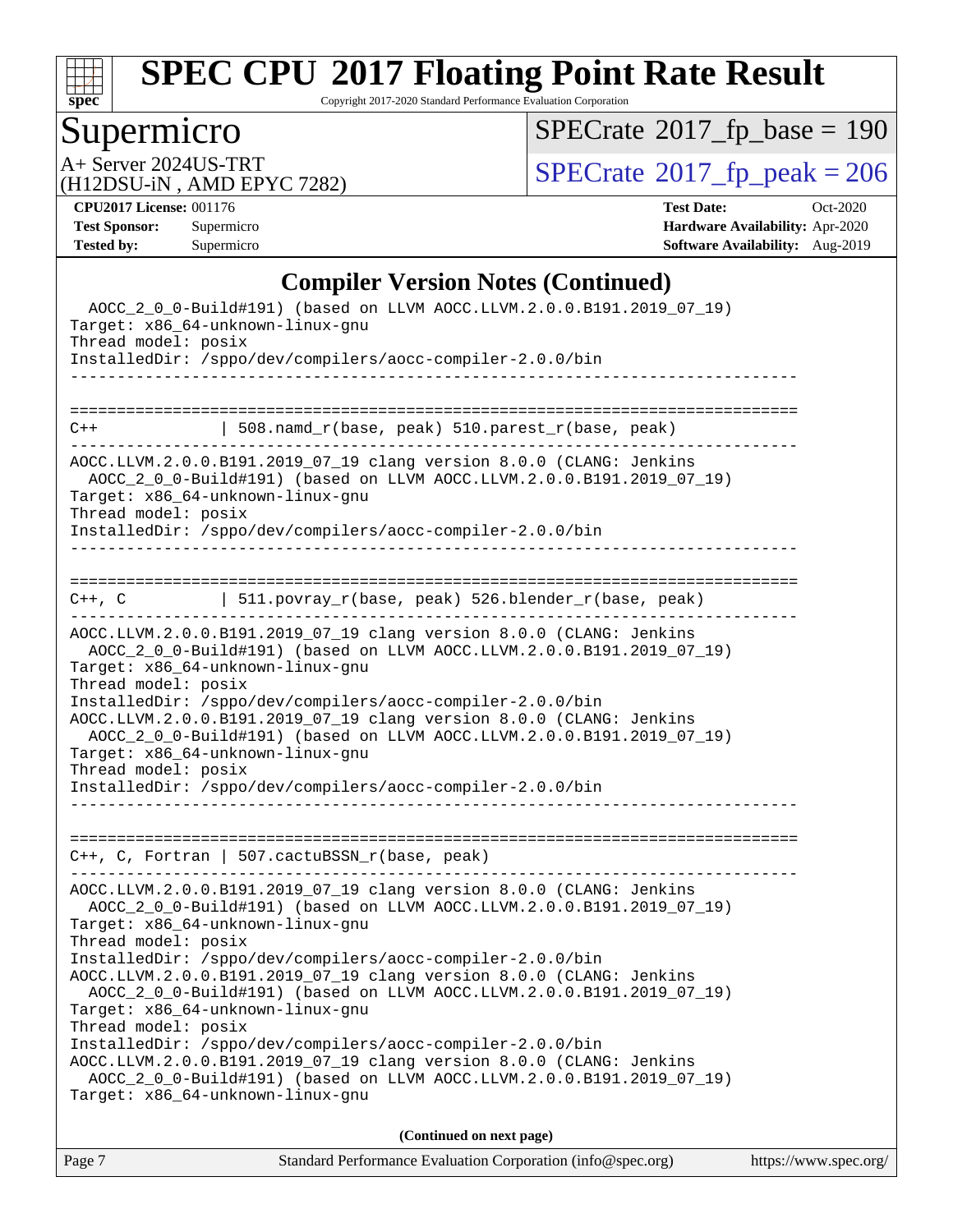

Copyright 2017-2020 Standard Performance Evaluation Corporation

## Supermicro

 $SPECrate$ <sup>®</sup>[2017\\_fp\\_base =](http://www.spec.org/auto/cpu2017/Docs/result-fields.html#SPECrate2017fpbase) 190

(H12DSU-iN , AMD EPYC 7282)

A+ Server 2024US-TRT<br>
(H12DSU-iN AMD EPYC 7282) [SPECrate](http://www.spec.org/auto/cpu2017/Docs/result-fields.html#SPECrate2017fppeak)®[2017\\_fp\\_peak = 2](http://www.spec.org/auto/cpu2017/Docs/result-fields.html#SPECrate2017fppeak)06

**[CPU2017 License:](http://www.spec.org/auto/cpu2017/Docs/result-fields.html#CPU2017License)** 001176 **[Test Date:](http://www.spec.org/auto/cpu2017/Docs/result-fields.html#TestDate)** Oct-2020 **[Test Sponsor:](http://www.spec.org/auto/cpu2017/Docs/result-fields.html#TestSponsor)** Supermicro **[Hardware Availability:](http://www.spec.org/auto/cpu2017/Docs/result-fields.html#HardwareAvailability)** Apr-2020 **[Tested by:](http://www.spec.org/auto/cpu2017/Docs/result-fields.html#Testedby)** Supermicro **[Software Availability:](http://www.spec.org/auto/cpu2017/Docs/result-fields.html#SoftwareAvailability)** Aug-2019

### **[Compiler Version Notes \(Continued\)](http://www.spec.org/auto/cpu2017/Docs/result-fields.html#CompilerVersionNotes)**

| Thread model: posix                        | InstalledDir: /sppo/dev/compilers/aocc-compiler-2.0.0/bin                                                                                                                                                                                                                                                                                                                                                                                                                                      |
|--------------------------------------------|------------------------------------------------------------------------------------------------------------------------------------------------------------------------------------------------------------------------------------------------------------------------------------------------------------------------------------------------------------------------------------------------------------------------------------------------------------------------------------------------|
| Fortran                                    | 503.bwaves $r(base, peak)$ 549.fotonik3d $r(base, peak)$<br>554.roms_r(base, peak)                                                                                                                                                                                                                                                                                                                                                                                                             |
| Thread model: posix                        | AOCC.LLVM.2.0.0.B191.2019_07_19 clang version 8.0.0 (CLANG: Jenkins<br>AOCC_2_0_0-Build#191) (based on LLVM AOCC.LLVM.2.0.0.B191.2019_07_19)<br>Target: x86 64-unknown-linux-gnu<br>InstalledDir: /sppo/dev/compilers/aocc-compiler-2.0.0/bin                                                                                                                                                                                                                                                  |
|                                            | Fortran, C $\vert$ 521.wrf r(base, peak) 527.cam4 r(base, peak)                                                                                                                                                                                                                                                                                                                                                                                                                                |
| Thread model: posix<br>Thread model: posix | AOCC.LLVM.2.0.0.B191.2019 07 19 clang version 8.0.0 (CLANG: Jenkins<br>AOCC_2_0_0-Build#191) (based on LLVM AOCC.LLVM.2.0.0.B191.2019_07_19)<br>Target: x86 64-unknown-linux-gnu<br>InstalledDir: /sppo/dev/compilers/aocc-compiler-2.0.0/bin<br>AOCC.LLVM.2.0.0.B191.2019_07_19 clang version 8.0.0 (CLANG: Jenkins<br>AOCC_2_0_0-Build#191) (based on LLVM AOCC.LLVM.2.0.0.B191.2019_07_19)<br>Target: x86 64-unknown-linux-gnu<br>InstalledDir: /sppo/dev/compilers/aocc-compiler-2.0.0/bin |

## **[Base Compiler Invocation](http://www.spec.org/auto/cpu2017/Docs/result-fields.html#BaseCompilerInvocation)**

[C benchmarks](http://www.spec.org/auto/cpu2017/Docs/result-fields.html#Cbenchmarks): [clang](http://www.spec.org/cpu2017/results/res2020q4/cpu2017-20201027-24309.flags.html#user_CCbase_clang-c)

[C++ benchmarks:](http://www.spec.org/auto/cpu2017/Docs/result-fields.html#CXXbenchmarks) [clang++](http://www.spec.org/cpu2017/results/res2020q4/cpu2017-20201027-24309.flags.html#user_CXXbase_clang-cpp)

[Fortran benchmarks](http://www.spec.org/auto/cpu2017/Docs/result-fields.html#Fortranbenchmarks): [flang](http://www.spec.org/cpu2017/results/res2020q4/cpu2017-20201027-24309.flags.html#user_FCbase_flang)

[Benchmarks using both Fortran and C](http://www.spec.org/auto/cpu2017/Docs/result-fields.html#BenchmarksusingbothFortranandC): [flang](http://www.spec.org/cpu2017/results/res2020q4/cpu2017-20201027-24309.flags.html#user_CC_FCbase_flang) [clang](http://www.spec.org/cpu2017/results/res2020q4/cpu2017-20201027-24309.flags.html#user_CC_FCbase_clang-c)

[Benchmarks using both C and C++](http://www.spec.org/auto/cpu2017/Docs/result-fields.html#BenchmarksusingbothCandCXX): [clang++](http://www.spec.org/cpu2017/results/res2020q4/cpu2017-20201027-24309.flags.html#user_CC_CXXbase_clang-cpp) [clang](http://www.spec.org/cpu2017/results/res2020q4/cpu2017-20201027-24309.flags.html#user_CC_CXXbase_clang-c)

**(Continued on next page)**

Page 8 Standard Performance Evaluation Corporation [\(info@spec.org\)](mailto:info@spec.org) <https://www.spec.org/>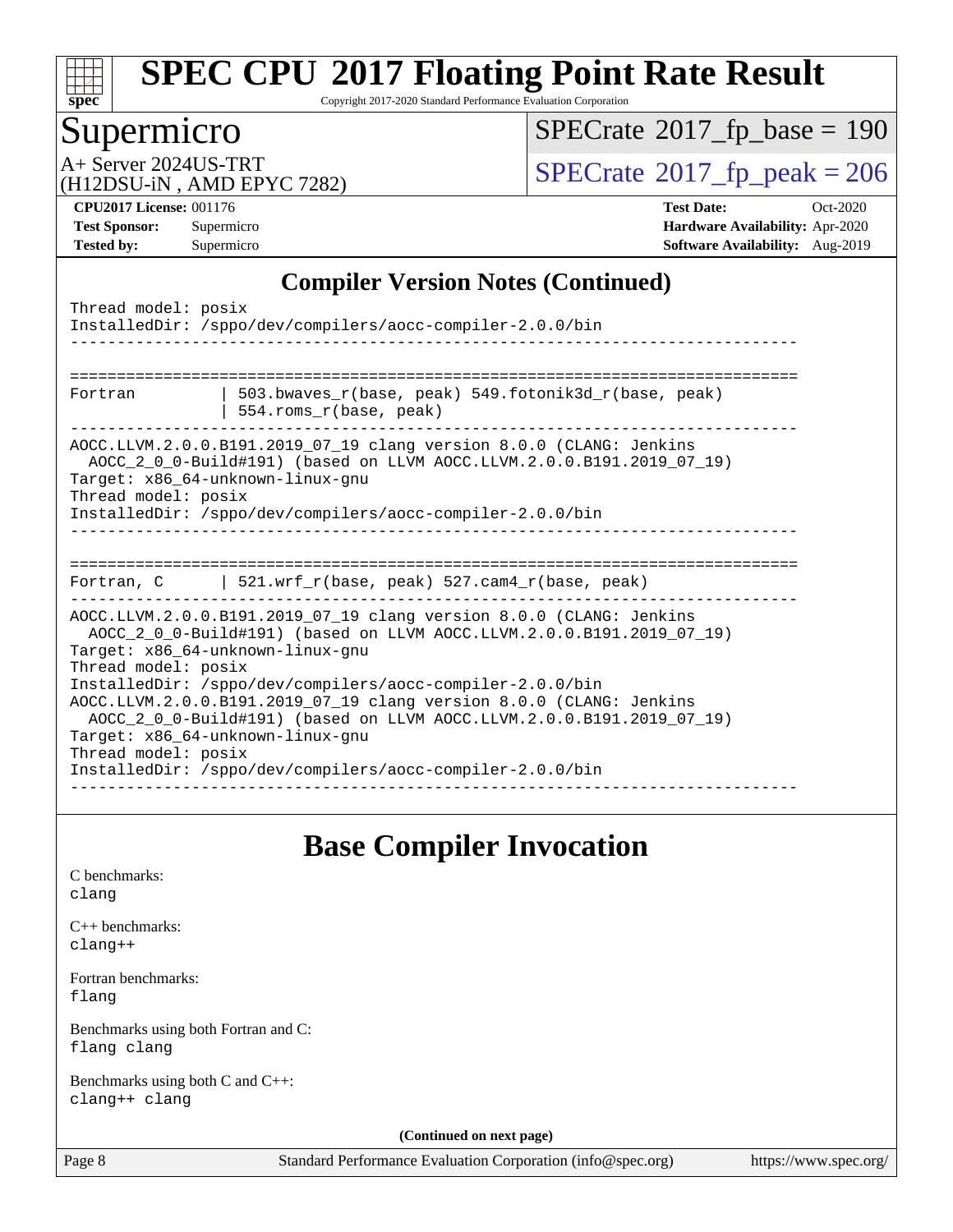

Copyright 2017-2020 Standard Performance Evaluation Corporation

## Supermicro

 $SPECTate$ <sup>®</sup>[2017\\_fp\\_base =](http://www.spec.org/auto/cpu2017/Docs/result-fields.html#SPECrate2017fpbase) 190

(H12DSU-iN , AMD EPYC 7282)

A+ Server 2024US-TRT<br>  $\langle \text{H12DSIL-N} \rangle$  AMD FPYC 7282)

**[CPU2017 License:](http://www.spec.org/auto/cpu2017/Docs/result-fields.html#CPU2017License)** 001176 **[Test Date:](http://www.spec.org/auto/cpu2017/Docs/result-fields.html#TestDate)** Oct-2020 **[Test Sponsor:](http://www.spec.org/auto/cpu2017/Docs/result-fields.html#TestSponsor)** Supermicro **[Hardware Availability:](http://www.spec.org/auto/cpu2017/Docs/result-fields.html#HardwareAvailability)** Apr-2020 **[Tested by:](http://www.spec.org/auto/cpu2017/Docs/result-fields.html#Testedby)** Supermicro **Supermicro [Software Availability:](http://www.spec.org/auto/cpu2017/Docs/result-fields.html#SoftwareAvailability)** Aug-2019

# **[Base Compiler Invocation \(Continued\)](http://www.spec.org/auto/cpu2017/Docs/result-fields.html#BaseCompilerInvocation)**

[Benchmarks using Fortran, C, and C++:](http://www.spec.org/auto/cpu2017/Docs/result-fields.html#BenchmarksusingFortranCandCXX) [clang++](http://www.spec.org/cpu2017/results/res2020q4/cpu2017-20201027-24309.flags.html#user_CC_CXX_FCbase_clang-cpp) [clang](http://www.spec.org/cpu2017/results/res2020q4/cpu2017-20201027-24309.flags.html#user_CC_CXX_FCbase_clang-c) [flang](http://www.spec.org/cpu2017/results/res2020q4/cpu2017-20201027-24309.flags.html#user_CC_CXX_FCbase_flang)

## **[Base Portability Flags](http://www.spec.org/auto/cpu2017/Docs/result-fields.html#BasePortabilityFlags)**

 503.bwaves\_r: [-DSPEC\\_LP64](http://www.spec.org/cpu2017/results/res2020q4/cpu2017-20201027-24309.flags.html#suite_baseEXTRA_PORTABILITY503_bwaves_r_DSPEC_LP64) 507.cactuBSSN\_r: [-DSPEC\\_LP64](http://www.spec.org/cpu2017/results/res2020q4/cpu2017-20201027-24309.flags.html#suite_baseEXTRA_PORTABILITY507_cactuBSSN_r_DSPEC_LP64) 508.namd\_r: [-DSPEC\\_LP64](http://www.spec.org/cpu2017/results/res2020q4/cpu2017-20201027-24309.flags.html#suite_baseEXTRA_PORTABILITY508_namd_r_DSPEC_LP64) 510.parest\_r: [-DSPEC\\_LP64](http://www.spec.org/cpu2017/results/res2020q4/cpu2017-20201027-24309.flags.html#suite_baseEXTRA_PORTABILITY510_parest_r_DSPEC_LP64) 511.povray\_r: [-DSPEC\\_LP64](http://www.spec.org/cpu2017/results/res2020q4/cpu2017-20201027-24309.flags.html#suite_baseEXTRA_PORTABILITY511_povray_r_DSPEC_LP64) 519.lbm\_r: [-DSPEC\\_LP64](http://www.spec.org/cpu2017/results/res2020q4/cpu2017-20201027-24309.flags.html#suite_baseEXTRA_PORTABILITY519_lbm_r_DSPEC_LP64) 521.wrf\_r: [-DSPEC\\_CASE\\_FLAG](http://www.spec.org/cpu2017/results/res2020q4/cpu2017-20201027-24309.flags.html#b521.wrf_r_baseCPORTABILITY_DSPEC_CASE_FLAG) [-Mbyteswapio](http://www.spec.org/cpu2017/results/res2020q4/cpu2017-20201027-24309.flags.html#user_baseFPORTABILITY521_wrf_r_F-mbyteswapio_543c39ce38db59bcbc3b888917ef58c313007ae1c27520b689e012995ae261114051d1d5efcb4182d175ce22a6a15532d3a9999882dd2c360e6d853f41da6883) [-DSPEC\\_LP64](http://www.spec.org/cpu2017/results/res2020q4/cpu2017-20201027-24309.flags.html#suite_baseEXTRA_PORTABILITY521_wrf_r_DSPEC_LP64) 526.blender\_r: [-funsigned-char](http://www.spec.org/cpu2017/results/res2020q4/cpu2017-20201027-24309.flags.html#user_baseCPORTABILITY526_blender_r_aocc-unsigned-char) [-D\\_\\_BOOL\\_DEFINED](http://www.spec.org/cpu2017/results/res2020q4/cpu2017-20201027-24309.flags.html#b526.blender_r_baseCXXPORTABILITY_D__BOOL_DEFINED) [-DSPEC\\_LP64](http://www.spec.org/cpu2017/results/res2020q4/cpu2017-20201027-24309.flags.html#suite_baseEXTRA_PORTABILITY526_blender_r_DSPEC_LP64) 527.cam4\_r: [-DSPEC\\_CASE\\_FLAG](http://www.spec.org/cpu2017/results/res2020q4/cpu2017-20201027-24309.flags.html#b527.cam4_r_basePORTABILITY_DSPEC_CASE_FLAG) [-DSPEC\\_LP64](http://www.spec.org/cpu2017/results/res2020q4/cpu2017-20201027-24309.flags.html#suite_baseEXTRA_PORTABILITY527_cam4_r_DSPEC_LP64) 538.imagick\_r: [-DSPEC\\_LP64](http://www.spec.org/cpu2017/results/res2020q4/cpu2017-20201027-24309.flags.html#suite_baseEXTRA_PORTABILITY538_imagick_r_DSPEC_LP64) 544.nab\_r: [-DSPEC\\_LP64](http://www.spec.org/cpu2017/results/res2020q4/cpu2017-20201027-24309.flags.html#suite_baseEXTRA_PORTABILITY544_nab_r_DSPEC_LP64) 549.fotonik3d\_r: [-DSPEC\\_LP64](http://www.spec.org/cpu2017/results/res2020q4/cpu2017-20201027-24309.flags.html#suite_baseEXTRA_PORTABILITY549_fotonik3d_r_DSPEC_LP64) 554.roms\_r: [-DSPEC\\_LP64](http://www.spec.org/cpu2017/results/res2020q4/cpu2017-20201027-24309.flags.html#suite_baseEXTRA_PORTABILITY554_roms_r_DSPEC_LP64)

## **[Base Optimization Flags](http://www.spec.org/auto/cpu2017/Docs/result-fields.html#BaseOptimizationFlags)**

#### [C benchmarks](http://www.spec.org/auto/cpu2017/Docs/result-fields.html#Cbenchmarks):

[-flto](http://www.spec.org/cpu2017/results/res2020q4/cpu2017-20201027-24309.flags.html#user_CCbase_aocc-flto) [-Wl,-mllvm -Wl,-function-specialize](http://www.spec.org/cpu2017/results/res2020q4/cpu2017-20201027-24309.flags.html#user_CCbase_F-function-specialize_7e7e661e57922243ee67c9a1251cb8910e607325179a0ce7f2884e09a6f5d4a5ef0ae4f37e8a2a11c95fc48e931f06dc2b6016f14b511fcb441e048bef1b065a) [-Wl,-mllvm -Wl,-region-vectorize](http://www.spec.org/cpu2017/results/res2020q4/cpu2017-20201027-24309.flags.html#user_CCbase_F-region-vectorize_fb6c6b5aa293c88efc6c7c2b52b20755e943585b1fe8658c35afef78727fff56e1a56891413c30e36b8e2a6f9a71126986319243e80eb6110b78b288f533c52b) [-Wl,-mllvm -Wl,-vector-library=LIBMVEC](http://www.spec.org/cpu2017/results/res2020q4/cpu2017-20201027-24309.flags.html#user_CCbase_F-use-vector-library_0a14b27fae317f283640384a31f7bfcc2bd4c1d0b5cfc618a3a430800c9b20217b00f61303eff223a3251b4f06ffbc9739dc5296db9d1fbb9ad24a3939d86d66) [-Wl,-mllvm -Wl,-reduce-array-computations=3](http://www.spec.org/cpu2017/results/res2020q4/cpu2017-20201027-24309.flags.html#user_CCbase_F-reduce-array-computations_b882aefe7a5dda4e33149f6299762b9a720dace3e498e13756f4c04e5a19edf5315c1f3993de2e61ec41e8c206231f84e05da7040e1bb5d69ba27d10a12507e4) [-O3](http://www.spec.org/cpu2017/results/res2020q4/cpu2017-20201027-24309.flags.html#user_CCbase_F-O3) [-ffast-math](http://www.spec.org/cpu2017/results/res2020q4/cpu2017-20201027-24309.flags.html#user_CCbase_aocc-ffast-math) [-march=znver2](http://www.spec.org/cpu2017/results/res2020q4/cpu2017-20201027-24309.flags.html#user_CCbase_aocc-march_3e2e19cff2eeef60c5d90b059483627c9ea47eca6d66670dbd53f9185f6439e27eb5e104cf773e9e8ab18c8842ce63e461a3e948d0214bd567ef3ade411bf467) [-fstruct-layout=3](http://www.spec.org/cpu2017/results/res2020q4/cpu2017-20201027-24309.flags.html#user_CCbase_F-struct-layout) [-mllvm -unroll-threshold=50](http://www.spec.org/cpu2017/results/res2020q4/cpu2017-20201027-24309.flags.html#user_CCbase_F-unroll-threshold_458874500b2c105d6d5cb4d7a611c40e2b16e9e3d26b355fea72d644c3673b4de4b3932662f0ed3dbec75c491a13da2d2ca81180bd779dc531083ef1e1e549dc) [-fremap-arrays](http://www.spec.org/cpu2017/results/res2020q4/cpu2017-20201027-24309.flags.html#user_CCbase_F-fremap-arrays) [-mllvm -function-specialize](http://www.spec.org/cpu2017/results/res2020q4/cpu2017-20201027-24309.flags.html#user_CCbase_F-function-specialize_233b3bdba86027f1b094368157e481c5bc59f40286dc25bfadc1858dcd5745c24fd30d5f188710db7fea399bcc9f44a80b3ce3aacc70a8870250c3ae5e1f35b8) [-mllvm -enable-gvn-hoist](http://www.spec.org/cpu2017/results/res2020q4/cpu2017-20201027-24309.flags.html#user_CCbase_F-enable-gvn-hoist_e5856354646dd6ca1333a0ad99b817e4cf8932b91b82809fd8fd47ceff7b22a89eba5c98fd3e3fa5200368fd772cec3dd56abc3c8f7b655a71b9f9848dddedd5) [-mllvm -reduce-array-computations=3](http://www.spec.org/cpu2017/results/res2020q4/cpu2017-20201027-24309.flags.html#user_CCbase_F-reduce-array-computations_aceadb8604558b566e0e3a0d7a3c1533923dd1fa0889614e16288028922629a28d5695c24d3b3be4306b1e311c54317dfffe3a2e57fbcaabc737a1798de39145) [-mllvm -global-vectorize-slp](http://www.spec.org/cpu2017/results/res2020q4/cpu2017-20201027-24309.flags.html#user_CCbase_F-global-vectorize-slp_a3935e8627af4ced727033b1ffd4db27f4d541a363d28d82bf4c2925fb3a0fd4115d6e42d13a2829f9e024d6608eb67a85cb49770f2da5c5ac8dbc737afad603) [-mllvm -vector-library=LIBMVEC](http://www.spec.org/cpu2017/results/res2020q4/cpu2017-20201027-24309.flags.html#user_CCbase_F-use-vector-library_e584e20b4f7ec96aa109254b65d8e01d864f3d68580371b9d93ed7c338191d4cfce20c3c864632264effc6bbe4c7c38153d02096a342ee92501c4a53204a7871) [-mllvm -inline-threshold=1000](http://www.spec.org/cpu2017/results/res2020q4/cpu2017-20201027-24309.flags.html#user_CCbase_dragonegg-llvm-inline-threshold_b7832241b0a6397e4ecdbaf0eb7defdc10f885c2a282fa3240fdc99844d543fda39cf8a4a9dccf68cf19b5438ac3b455264f478df15da0f4988afa40d8243bab) [-flv-function-specialization](http://www.spec.org/cpu2017/results/res2020q4/cpu2017-20201027-24309.flags.html#user_CCbase_F-flv-function-specialization) [-z muldefs](http://www.spec.org/cpu2017/results/res2020q4/cpu2017-20201027-24309.flags.html#user_CCbase_aocc-muldefs) [-lmvec](http://www.spec.org/cpu2017/results/res2020q4/cpu2017-20201027-24309.flags.html#user_CCbase_F-lmvec) [-lamdlibm](http://www.spec.org/cpu2017/results/res2020q4/cpu2017-20201027-24309.flags.html#user_CCbase_F-lamdlibm) [-ljemalloc](http://www.spec.org/cpu2017/results/res2020q4/cpu2017-20201027-24309.flags.html#user_CCbase_jemalloc-lib) [-lflang](http://www.spec.org/cpu2017/results/res2020q4/cpu2017-20201027-24309.flags.html#user_CCbase_F-lflang)

#### [C++ benchmarks:](http://www.spec.org/auto/cpu2017/Docs/result-fields.html#CXXbenchmarks)

```
-std=c++98 -flto -Wl,-mllvm -Wl,-function-specialize
-Wl,-mllvm -Wl,-region-vectorize -Wl,-mllvm -Wl,-vector-library=LIBMVEC
-Wl,-mllvm -Wl,-reduce-array-computations=3
-Wl,-mllvm -Wl,-suppress-fmas -O3 -ffast-math -march=znver2
-mllvm -loop-unswitch-threshold=200000 -mllvm -vector-library=LIBMVEC
-mllvm -unroll-threshold=100 -flv-function-specialization
-mllvm -enable-partial-unswitch -z muldefs -lmvec -lamdlibm
```

| Page 9<br>Standard Performance Evaluation Corporation (info@spec.org)<br>https://www.spec.org/ |
|------------------------------------------------------------------------------------------------|
|------------------------------------------------------------------------------------------------|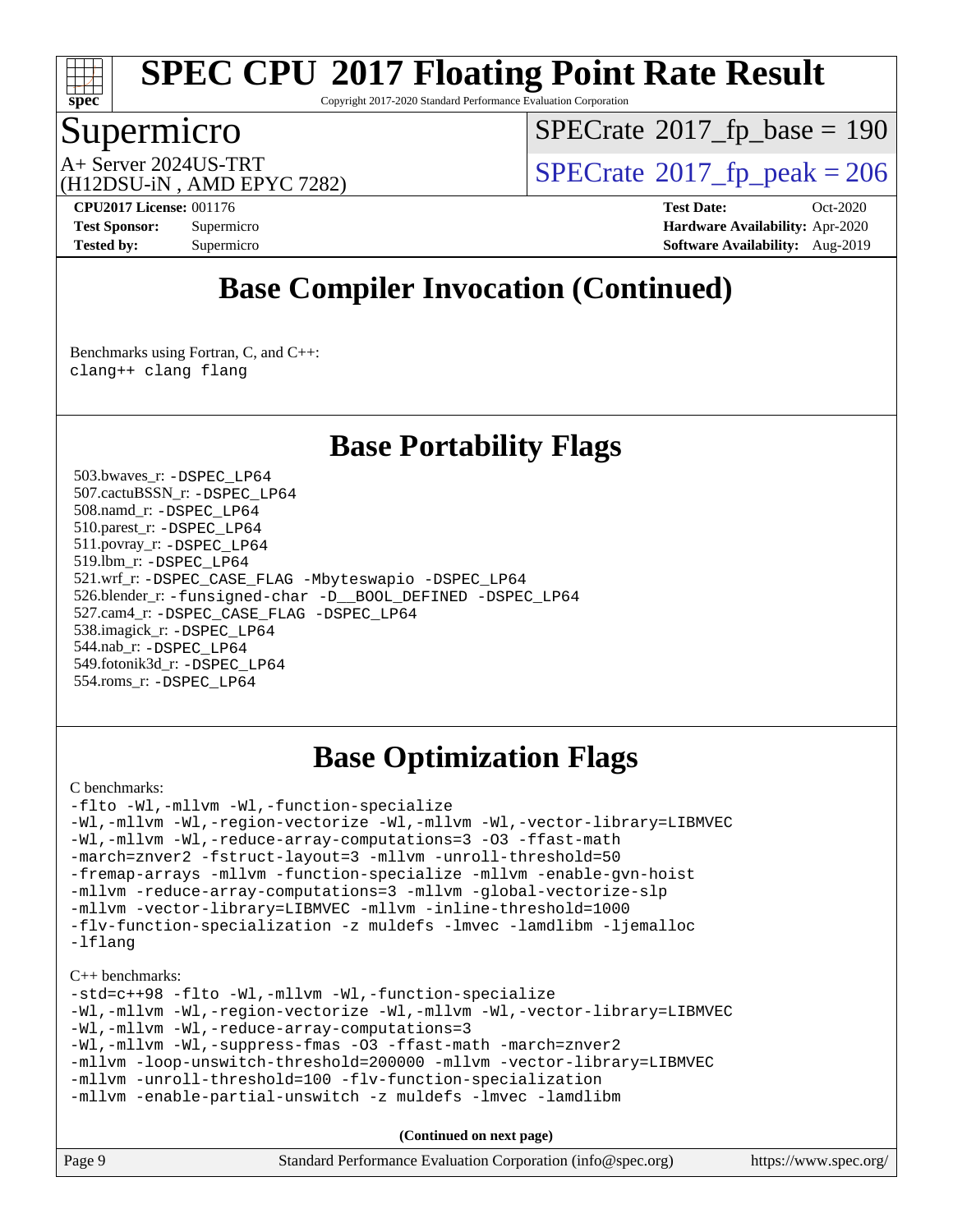

Copyright 2017-2020 Standard Performance Evaluation Corporation

## Supermicro

 $SPECTate$ <sup>®</sup>[2017\\_fp\\_base =](http://www.spec.org/auto/cpu2017/Docs/result-fields.html#SPECrate2017fpbase) 190

(H12DSU-iN , AMD EPYC 7282)

A+ Server 2024US-TRT<br>  $\langle \text{H12DSIL-N} \rangle$  AMD FPYC 7282)

**[Tested by:](http://www.spec.org/auto/cpu2017/Docs/result-fields.html#Testedby)** Supermicro **Supermicro [Software Availability:](http://www.spec.org/auto/cpu2017/Docs/result-fields.html#SoftwareAvailability)** Aug-2019

**[CPU2017 License:](http://www.spec.org/auto/cpu2017/Docs/result-fields.html#CPU2017License)** 001176 **[Test Date:](http://www.spec.org/auto/cpu2017/Docs/result-fields.html#TestDate)** Oct-2020 **[Test Sponsor:](http://www.spec.org/auto/cpu2017/Docs/result-fields.html#TestSponsor)** Supermicro **[Hardware Availability:](http://www.spec.org/auto/cpu2017/Docs/result-fields.html#HardwareAvailability)** Apr-2020

# **[Base Optimization Flags \(Continued\)](http://www.spec.org/auto/cpu2017/Docs/result-fields.html#BaseOptimizationFlags)**

[C++ benchmarks](http://www.spec.org/auto/cpu2017/Docs/result-fields.html#CXXbenchmarks) (continued): [-ljemalloc](http://www.spec.org/cpu2017/results/res2020q4/cpu2017-20201027-24309.flags.html#user_CXXbase_jemalloc-lib) [-lflang](http://www.spec.org/cpu2017/results/res2020q4/cpu2017-20201027-24309.flags.html#user_CXXbase_F-lflang)

#### [Fortran benchmarks](http://www.spec.org/auto/cpu2017/Docs/result-fields.html#Fortranbenchmarks):

[-flto](http://www.spec.org/cpu2017/results/res2020q4/cpu2017-20201027-24309.flags.html#user_FCbase_aocc-flto) [-Wl,-mllvm -Wl,-function-specialize](http://www.spec.org/cpu2017/results/res2020q4/cpu2017-20201027-24309.flags.html#user_FCbase_F-function-specialize_7e7e661e57922243ee67c9a1251cb8910e607325179a0ce7f2884e09a6f5d4a5ef0ae4f37e8a2a11c95fc48e931f06dc2b6016f14b511fcb441e048bef1b065a) [-Wl,-mllvm -Wl,-region-vectorize](http://www.spec.org/cpu2017/results/res2020q4/cpu2017-20201027-24309.flags.html#user_FCbase_F-region-vectorize_fb6c6b5aa293c88efc6c7c2b52b20755e943585b1fe8658c35afef78727fff56e1a56891413c30e36b8e2a6f9a71126986319243e80eb6110b78b288f533c52b) [-Wl,-mllvm -Wl,-vector-library=LIBMVEC](http://www.spec.org/cpu2017/results/res2020q4/cpu2017-20201027-24309.flags.html#user_FCbase_F-use-vector-library_0a14b27fae317f283640384a31f7bfcc2bd4c1d0b5cfc618a3a430800c9b20217b00f61303eff223a3251b4f06ffbc9739dc5296db9d1fbb9ad24a3939d86d66) [-Wl,-mllvm -Wl,-reduce-array-computations=3](http://www.spec.org/cpu2017/results/res2020q4/cpu2017-20201027-24309.flags.html#user_FCbase_F-reduce-array-computations_b882aefe7a5dda4e33149f6299762b9a720dace3e498e13756f4c04e5a19edf5315c1f3993de2e61ec41e8c206231f84e05da7040e1bb5d69ba27d10a12507e4) [-O3](http://www.spec.org/cpu2017/results/res2020q4/cpu2017-20201027-24309.flags.html#user_FCbase_F-O3) [-march=znver2](http://www.spec.org/cpu2017/results/res2020q4/cpu2017-20201027-24309.flags.html#user_FCbase_aocc-march_3e2e19cff2eeef60c5d90b059483627c9ea47eca6d66670dbd53f9185f6439e27eb5e104cf773e9e8ab18c8842ce63e461a3e948d0214bd567ef3ade411bf467) [-funroll-loops](http://www.spec.org/cpu2017/results/res2020q4/cpu2017-20201027-24309.flags.html#user_FCbase_aocc-unroll-loops) [-Mrecursive](http://www.spec.org/cpu2017/results/res2020q4/cpu2017-20201027-24309.flags.html#user_FCbase_F-mrecursive_20a145d63f12d5750a899e17d4450b5b8b40330a9bb4af13688ca650e6fb30857bbbe44fb35cdbb895df6e5b2769de0a0d7659f51ff17acfbef6febafec4023f) [-mllvm -vector-library=LIBMVEC](http://www.spec.org/cpu2017/results/res2020q4/cpu2017-20201027-24309.flags.html#user_FCbase_F-use-vector-library_e584e20b4f7ec96aa109254b65d8e01d864f3d68580371b9d93ed7c338191d4cfce20c3c864632264effc6bbe4c7c38153d02096a342ee92501c4a53204a7871) [-z muldefs](http://www.spec.org/cpu2017/results/res2020q4/cpu2017-20201027-24309.flags.html#user_FCbase_aocc-muldefs) [-Kieee](http://www.spec.org/cpu2017/results/res2020q4/cpu2017-20201027-24309.flags.html#user_FCbase_F-kieee) [-fno-finite-math-only](http://www.spec.org/cpu2017/results/res2020q4/cpu2017-20201027-24309.flags.html#user_FCbase_aocc-fno-finite-math-only) [-lmvec](http://www.spec.org/cpu2017/results/res2020q4/cpu2017-20201027-24309.flags.html#user_FCbase_F-lmvec) [-lamdlibm](http://www.spec.org/cpu2017/results/res2020q4/cpu2017-20201027-24309.flags.html#user_FCbase_F-lamdlibm) [-ljemalloc](http://www.spec.org/cpu2017/results/res2020q4/cpu2017-20201027-24309.flags.html#user_FCbase_jemalloc-lib) [-lflang](http://www.spec.org/cpu2017/results/res2020q4/cpu2017-20201027-24309.flags.html#user_FCbase_F-lflang)

#### [Benchmarks using both Fortran and C](http://www.spec.org/auto/cpu2017/Docs/result-fields.html#BenchmarksusingbothFortranandC):

[-flto](http://www.spec.org/cpu2017/results/res2020q4/cpu2017-20201027-24309.flags.html#user_CC_FCbase_aocc-flto) [-Wl,-mllvm -Wl,-function-specialize](http://www.spec.org/cpu2017/results/res2020q4/cpu2017-20201027-24309.flags.html#user_CC_FCbase_F-function-specialize_7e7e661e57922243ee67c9a1251cb8910e607325179a0ce7f2884e09a6f5d4a5ef0ae4f37e8a2a11c95fc48e931f06dc2b6016f14b511fcb441e048bef1b065a) [-Wl,-mllvm -Wl,-region-vectorize](http://www.spec.org/cpu2017/results/res2020q4/cpu2017-20201027-24309.flags.html#user_CC_FCbase_F-region-vectorize_fb6c6b5aa293c88efc6c7c2b52b20755e943585b1fe8658c35afef78727fff56e1a56891413c30e36b8e2a6f9a71126986319243e80eb6110b78b288f533c52b) [-Wl,-mllvm -Wl,-vector-library=LIBMVEC](http://www.spec.org/cpu2017/results/res2020q4/cpu2017-20201027-24309.flags.html#user_CC_FCbase_F-use-vector-library_0a14b27fae317f283640384a31f7bfcc2bd4c1d0b5cfc618a3a430800c9b20217b00f61303eff223a3251b4f06ffbc9739dc5296db9d1fbb9ad24a3939d86d66) [-Wl,-mllvm -Wl,-reduce-array-computations=3](http://www.spec.org/cpu2017/results/res2020q4/cpu2017-20201027-24309.flags.html#user_CC_FCbase_F-reduce-array-computations_b882aefe7a5dda4e33149f6299762b9a720dace3e498e13756f4c04e5a19edf5315c1f3993de2e61ec41e8c206231f84e05da7040e1bb5d69ba27d10a12507e4) [-O3](http://www.spec.org/cpu2017/results/res2020q4/cpu2017-20201027-24309.flags.html#user_CC_FCbase_F-O3) [-ffast-math](http://www.spec.org/cpu2017/results/res2020q4/cpu2017-20201027-24309.flags.html#user_CC_FCbase_aocc-ffast-math) [-march=znver2](http://www.spec.org/cpu2017/results/res2020q4/cpu2017-20201027-24309.flags.html#user_CC_FCbase_aocc-march_3e2e19cff2eeef60c5d90b059483627c9ea47eca6d66670dbd53f9185f6439e27eb5e104cf773e9e8ab18c8842ce63e461a3e948d0214bd567ef3ade411bf467) [-fstruct-layout=3](http://www.spec.org/cpu2017/results/res2020q4/cpu2017-20201027-24309.flags.html#user_CC_FCbase_F-struct-layout) [-mllvm -unroll-threshold=50](http://www.spec.org/cpu2017/results/res2020q4/cpu2017-20201027-24309.flags.html#user_CC_FCbase_F-unroll-threshold_458874500b2c105d6d5cb4d7a611c40e2b16e9e3d26b355fea72d644c3673b4de4b3932662f0ed3dbec75c491a13da2d2ca81180bd779dc531083ef1e1e549dc) [-fremap-arrays](http://www.spec.org/cpu2017/results/res2020q4/cpu2017-20201027-24309.flags.html#user_CC_FCbase_F-fremap-arrays) [-mllvm -function-specialize](http://www.spec.org/cpu2017/results/res2020q4/cpu2017-20201027-24309.flags.html#user_CC_FCbase_F-function-specialize_233b3bdba86027f1b094368157e481c5bc59f40286dc25bfadc1858dcd5745c24fd30d5f188710db7fea399bcc9f44a80b3ce3aacc70a8870250c3ae5e1f35b8) [-mllvm -enable-gvn-hoist](http://www.spec.org/cpu2017/results/res2020q4/cpu2017-20201027-24309.flags.html#user_CC_FCbase_F-enable-gvn-hoist_e5856354646dd6ca1333a0ad99b817e4cf8932b91b82809fd8fd47ceff7b22a89eba5c98fd3e3fa5200368fd772cec3dd56abc3c8f7b655a71b9f9848dddedd5) [-mllvm -reduce-array-computations=3](http://www.spec.org/cpu2017/results/res2020q4/cpu2017-20201027-24309.flags.html#user_CC_FCbase_F-reduce-array-computations_aceadb8604558b566e0e3a0d7a3c1533923dd1fa0889614e16288028922629a28d5695c24d3b3be4306b1e311c54317dfffe3a2e57fbcaabc737a1798de39145) [-mllvm -global-vectorize-slp](http://www.spec.org/cpu2017/results/res2020q4/cpu2017-20201027-24309.flags.html#user_CC_FCbase_F-global-vectorize-slp_a3935e8627af4ced727033b1ffd4db27f4d541a363d28d82bf4c2925fb3a0fd4115d6e42d13a2829f9e024d6608eb67a85cb49770f2da5c5ac8dbc737afad603) [-mllvm -vector-library=LIBMVEC](http://www.spec.org/cpu2017/results/res2020q4/cpu2017-20201027-24309.flags.html#user_CC_FCbase_F-use-vector-library_e584e20b4f7ec96aa109254b65d8e01d864f3d68580371b9d93ed7c338191d4cfce20c3c864632264effc6bbe4c7c38153d02096a342ee92501c4a53204a7871) [-mllvm -inline-threshold=1000](http://www.spec.org/cpu2017/results/res2020q4/cpu2017-20201027-24309.flags.html#user_CC_FCbase_dragonegg-llvm-inline-threshold_b7832241b0a6397e4ecdbaf0eb7defdc10f885c2a282fa3240fdc99844d543fda39cf8a4a9dccf68cf19b5438ac3b455264f478df15da0f4988afa40d8243bab) [-flv-function-specialization](http://www.spec.org/cpu2017/results/res2020q4/cpu2017-20201027-24309.flags.html#user_CC_FCbase_F-flv-function-specialization) [-funroll-loops](http://www.spec.org/cpu2017/results/res2020q4/cpu2017-20201027-24309.flags.html#user_CC_FCbase_aocc-unroll-loops) [-Mrecursive](http://www.spec.org/cpu2017/results/res2020q4/cpu2017-20201027-24309.flags.html#user_CC_FCbase_F-mrecursive_20a145d63f12d5750a899e17d4450b5b8b40330a9bb4af13688ca650e6fb30857bbbe44fb35cdbb895df6e5b2769de0a0d7659f51ff17acfbef6febafec4023f) [-z muldefs](http://www.spec.org/cpu2017/results/res2020q4/cpu2017-20201027-24309.flags.html#user_CC_FCbase_aocc-muldefs) [-Kieee](http://www.spec.org/cpu2017/results/res2020q4/cpu2017-20201027-24309.flags.html#user_CC_FCbase_F-kieee) [-fno-finite-math-only](http://www.spec.org/cpu2017/results/res2020q4/cpu2017-20201027-24309.flags.html#user_CC_FCbase_aocc-fno-finite-math-only) [-lmvec](http://www.spec.org/cpu2017/results/res2020q4/cpu2017-20201027-24309.flags.html#user_CC_FCbase_F-lmvec) [-lamdlibm](http://www.spec.org/cpu2017/results/res2020q4/cpu2017-20201027-24309.flags.html#user_CC_FCbase_F-lamdlibm) [-ljemalloc](http://www.spec.org/cpu2017/results/res2020q4/cpu2017-20201027-24309.flags.html#user_CC_FCbase_jemalloc-lib) [-lflang](http://www.spec.org/cpu2017/results/res2020q4/cpu2017-20201027-24309.flags.html#user_CC_FCbase_F-lflang)

#### [Benchmarks using both C and C++](http://www.spec.org/auto/cpu2017/Docs/result-fields.html#BenchmarksusingbothCandCXX):

```
-std=c++98 -flto -Wl,-mllvm -Wl,-function-specialize
-Wl,-mllvm -Wl,-region-vectorize -Wl,-mllvm -Wl,-vector-library=LIBMVEC
-Wl,-mllvm -Wl,-reduce-array-computations=3
-Wl,-mllvm -Wl,-suppress-fmas -O3 -ffast-math -march=znver2
-fstruct-layout=3 -mllvm -unroll-threshold=50 -fremap-arrays
-mllvm -function-specialize -mllvm -enable-gvn-hoist
-mllvm -reduce-array-computations=3 -mllvm -global-vectorize-slp
-mllvm -vector-library=LIBMVEC -mllvm -inline-threshold=1000
-flv-function-specialization -mllvm -loop-unswitch-threshold=200000
-mllvm -unroll-threshold=100 -mllvm -enable-partial-unswitch -z muldefs
-lmvec-lamdlibm-ljemalloc-lflang
```
#### [Benchmarks using Fortran, C, and C++:](http://www.spec.org/auto/cpu2017/Docs/result-fields.html#BenchmarksusingFortranCandCXX)

```
-std=c++98 -flto -Wl,-mllvm -Wl,-function-specialize
-Wl,-mllvm -Wl,-region-vectorize-Wl,-mllvm -Wl,-vector-library=LIBMVEC
-Wl,-mllvm -Wl,-reduce-array-computations=3
-Wl,-mllvm -Wl,-suppress-fmas -O3 -ffast-math -march=znver2
-fstruct-layout=3 -mllvm -unroll-threshold=50 -fremap-arrays
-mllvm -function-specialize -mllvm -enable-gvn-hoist
-mllvm -reduce-array-computations=3 -mllvm -global-vectorize-slp
-mllvm -vector-library=LIBMVEC -mllvm -inline-threshold=1000
-flv-function-specialization -mllvm -loop-unswitch-threshold=200000
-mllvm -unroll-threshold=100 -mllvm -enable-partial-unswitch
-funroll-loops -Mrecursive -z muldefs -Kieee -fno-finite-math-only
```

| ge 10 |  |
|-------|--|
|-------|--|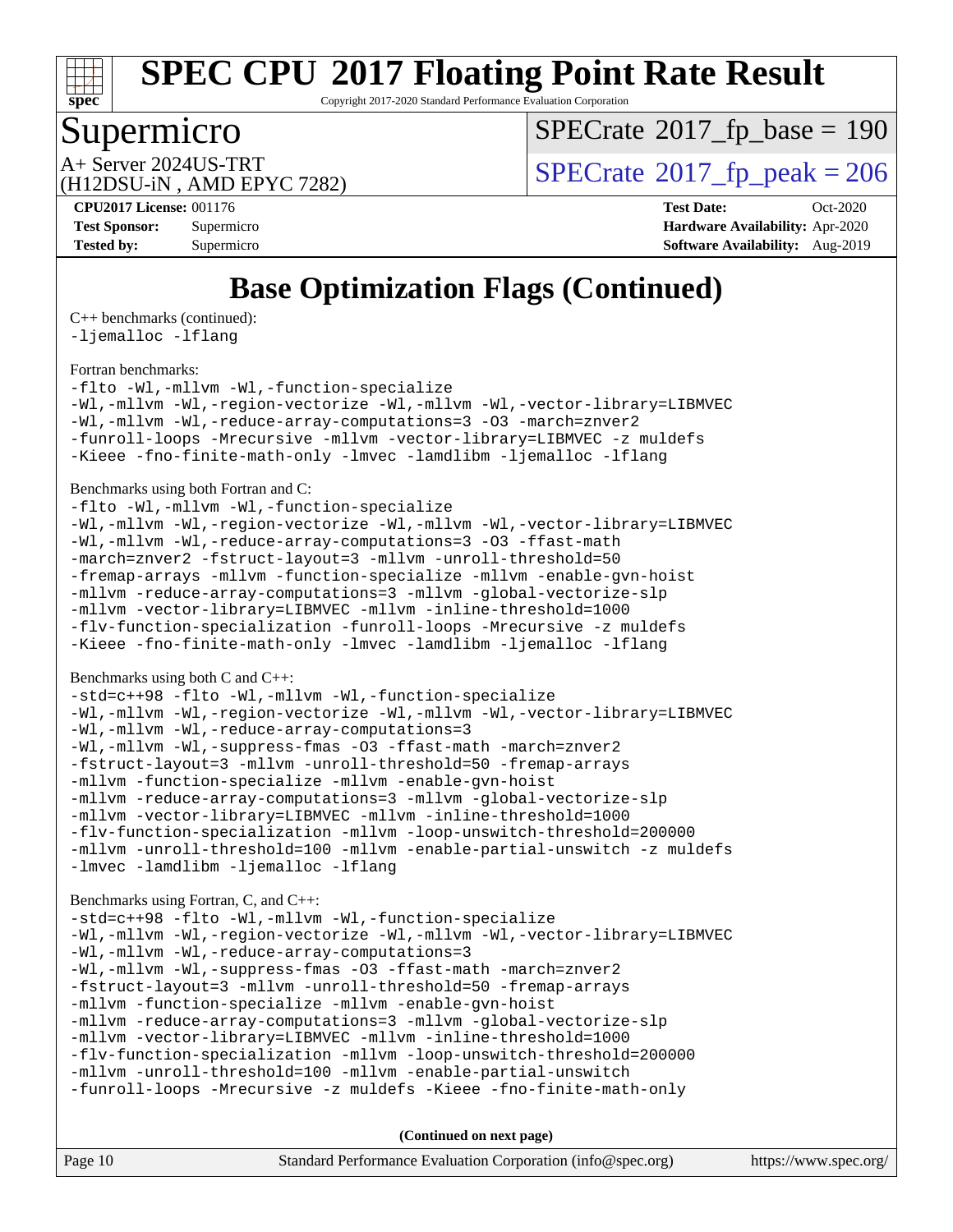

Copyright 2017-2020 Standard Performance Evaluation Corporation

## Supermicro

 $SPECrate$ <sup>®</sup>[2017\\_fp\\_base =](http://www.spec.org/auto/cpu2017/Docs/result-fields.html#SPECrate2017fpbase) 190

(H12DSU-iN , AMD EPYC 7282)

 $A+$  Server 2024US-TRT  $\begin{array}{c|c}\n\text{SPECrate} \text{\textdegree}2017\_fp\_peak = 206 \\
\text{SPECrate} \text{\textdegree}2017\_fp\_peak = 206\n\end{array}$  $\begin{array}{c|c}\n\text{SPECrate} \text{\textdegree}2017\_fp\_peak = 206 \\
\text{SPECrate} \text{\textdegree}2017\_fp\_peak = 206\n\end{array}$  $\begin{array}{c|c}\n\text{SPECrate} \text{\textdegree}2017\_fp\_peak = 206 \\
\text{SPECrate} \text{\textdegree}2017\_fp\_peak = 206\n\end{array}$ 

**[CPU2017 License:](http://www.spec.org/auto/cpu2017/Docs/result-fields.html#CPU2017License)** 001176 **[Test Date:](http://www.spec.org/auto/cpu2017/Docs/result-fields.html#TestDate)** Oct-2020 **[Test Sponsor:](http://www.spec.org/auto/cpu2017/Docs/result-fields.html#TestSponsor)** Supermicro **[Hardware Availability:](http://www.spec.org/auto/cpu2017/Docs/result-fields.html#HardwareAvailability)** Apr-2020 **[Tested by:](http://www.spec.org/auto/cpu2017/Docs/result-fields.html#Testedby)** Supermicro **[Software Availability:](http://www.spec.org/auto/cpu2017/Docs/result-fields.html#SoftwareAvailability)** Aug-2019

# **[Base Optimization Flags \(Continued\)](http://www.spec.org/auto/cpu2017/Docs/result-fields.html#BaseOptimizationFlags)**

[Benchmarks using Fortran, C, and C++](http://www.spec.org/auto/cpu2017/Docs/result-fields.html#BenchmarksusingFortranCandCXX) (continued):

[-lmvec](http://www.spec.org/cpu2017/results/res2020q4/cpu2017-20201027-24309.flags.html#user_CC_CXX_FCbase_F-lmvec) [-lamdlibm](http://www.spec.org/cpu2017/results/res2020q4/cpu2017-20201027-24309.flags.html#user_CC_CXX_FCbase_F-lamdlibm) [-ljemalloc](http://www.spec.org/cpu2017/results/res2020q4/cpu2017-20201027-24309.flags.html#user_CC_CXX_FCbase_jemalloc-lib) [-lflang](http://www.spec.org/cpu2017/results/res2020q4/cpu2017-20201027-24309.flags.html#user_CC_CXX_FCbase_F-lflang)

## **[Peak Compiler Invocation](http://www.spec.org/auto/cpu2017/Docs/result-fields.html#PeakCompilerInvocation)**

[C benchmarks](http://www.spec.org/auto/cpu2017/Docs/result-fields.html#Cbenchmarks): [clang](http://www.spec.org/cpu2017/results/res2020q4/cpu2017-20201027-24309.flags.html#user_CCpeak_clang-c)

[C++ benchmarks:](http://www.spec.org/auto/cpu2017/Docs/result-fields.html#CXXbenchmarks) [clang++](http://www.spec.org/cpu2017/results/res2020q4/cpu2017-20201027-24309.flags.html#user_CXXpeak_clang-cpp)

[Fortran benchmarks](http://www.spec.org/auto/cpu2017/Docs/result-fields.html#Fortranbenchmarks): [flang](http://www.spec.org/cpu2017/results/res2020q4/cpu2017-20201027-24309.flags.html#user_FCpeak_flang)

[Benchmarks using both Fortran and C](http://www.spec.org/auto/cpu2017/Docs/result-fields.html#BenchmarksusingbothFortranandC): [flang](http://www.spec.org/cpu2017/results/res2020q4/cpu2017-20201027-24309.flags.html#user_CC_FCpeak_flang) [clang](http://www.spec.org/cpu2017/results/res2020q4/cpu2017-20201027-24309.flags.html#user_CC_FCpeak_clang-c)

[Benchmarks using both C and C++](http://www.spec.org/auto/cpu2017/Docs/result-fields.html#BenchmarksusingbothCandCXX): [clang++](http://www.spec.org/cpu2017/results/res2020q4/cpu2017-20201027-24309.flags.html#user_CC_CXXpeak_clang-cpp) [clang](http://www.spec.org/cpu2017/results/res2020q4/cpu2017-20201027-24309.flags.html#user_CC_CXXpeak_clang-c)

[Benchmarks using Fortran, C, and C++:](http://www.spec.org/auto/cpu2017/Docs/result-fields.html#BenchmarksusingFortranCandCXX) [clang++](http://www.spec.org/cpu2017/results/res2020q4/cpu2017-20201027-24309.flags.html#user_CC_CXX_FCpeak_clang-cpp) [clang](http://www.spec.org/cpu2017/results/res2020q4/cpu2017-20201027-24309.flags.html#user_CC_CXX_FCpeak_clang-c) [flang](http://www.spec.org/cpu2017/results/res2020q4/cpu2017-20201027-24309.flags.html#user_CC_CXX_FCpeak_flang)

## **[Peak Portability Flags](http://www.spec.org/auto/cpu2017/Docs/result-fields.html#PeakPortabilityFlags)**

Same as Base Portability Flags

# **[Peak Optimization Flags](http://www.spec.org/auto/cpu2017/Docs/result-fields.html#PeakOptimizationFlags)**

[C benchmarks](http://www.spec.org/auto/cpu2017/Docs/result-fields.html#Cbenchmarks):

 519.lbm\_r: [-flto](http://www.spec.org/cpu2017/results/res2020q4/cpu2017-20201027-24309.flags.html#user_peakCOPTIMIZELDFLAGS519_lbm_r_aocc-flto) [-Wl,-mllvm -Wl,-function-specialize](http://www.spec.org/cpu2017/results/res2020q4/cpu2017-20201027-24309.flags.html#user_peakLDFLAGS519_lbm_r_F-function-specialize_7e7e661e57922243ee67c9a1251cb8910e607325179a0ce7f2884e09a6f5d4a5ef0ae4f37e8a2a11c95fc48e931f06dc2b6016f14b511fcb441e048bef1b065a) [-Wl,-mllvm -Wl,-region-vectorize](http://www.spec.org/cpu2017/results/res2020q4/cpu2017-20201027-24309.flags.html#user_peakLDFLAGS519_lbm_r_F-region-vectorize_fb6c6b5aa293c88efc6c7c2b52b20755e943585b1fe8658c35afef78727fff56e1a56891413c30e36b8e2a6f9a71126986319243e80eb6110b78b288f533c52b) [-Wl,-mllvm -Wl,-vector-library=LIBMVEC](http://www.spec.org/cpu2017/results/res2020q4/cpu2017-20201027-24309.flags.html#user_peakLDFLAGS519_lbm_r_F-use-vector-library_0a14b27fae317f283640384a31f7bfcc2bd4c1d0b5cfc618a3a430800c9b20217b00f61303eff223a3251b4f06ffbc9739dc5296db9d1fbb9ad24a3939d86d66) [-Wl,-mllvm -Wl,-reduce-array-computations=3](http://www.spec.org/cpu2017/results/res2020q4/cpu2017-20201027-24309.flags.html#user_peakLDFLAGS519_lbm_r_F-reduce-array-computations_b882aefe7a5dda4e33149f6299762b9a720dace3e498e13756f4c04e5a19edf5315c1f3993de2e61ec41e8c206231f84e05da7040e1bb5d69ba27d10a12507e4) [-Ofast](http://www.spec.org/cpu2017/results/res2020q4/cpu2017-20201027-24309.flags.html#user_peakCOPTIMIZE519_lbm_r_aocc-Ofast) [-march=znver2](http://www.spec.org/cpu2017/results/res2020q4/cpu2017-20201027-24309.flags.html#user_peakCOPTIMIZE519_lbm_r_aocc-march_3e2e19cff2eeef60c5d90b059483627c9ea47eca6d66670dbd53f9185f6439e27eb5e104cf773e9e8ab18c8842ce63e461a3e948d0214bd567ef3ade411bf467) [-mno-sse4a](http://www.spec.org/cpu2017/results/res2020q4/cpu2017-20201027-24309.flags.html#user_peakCOPTIMIZE519_lbm_r_F-mno-sse4a) [-fstruct-layout=5](http://www.spec.org/cpu2017/results/res2020q4/cpu2017-20201027-24309.flags.html#user_peakCOPTIMIZE519_lbm_r_F-struct-layout_0de9d3561e9f54a54e0843cce081bd13a08ab3e9a82696f3346606c2e11360c37113781019b02fa128d9f650e68f1ffd209bab5c3a026c1ad23e4e7f60646b23) [-mllvm -vectorize-memory-aggressively](http://www.spec.org/cpu2017/results/res2020q4/cpu2017-20201027-24309.flags.html#user_peakCOPTIMIZE519_lbm_r_F-vectorize-memory-aggressively_24b72a4417f50ade9e698c5b3bed87ab456cc6fc8ec6439480cb84f36ad6a3975af6e87206dea402e3871a1464ff3d60bc798e0250f330177ba629a260df1857) [-mllvm -function-specialize](http://www.spec.org/cpu2017/results/res2020q4/cpu2017-20201027-24309.flags.html#user_peakCOPTIMIZE519_lbm_r_F-function-specialize_233b3bdba86027f1b094368157e481c5bc59f40286dc25bfadc1858dcd5745c24fd30d5f188710db7fea399bcc9f44a80b3ce3aacc70a8870250c3ae5e1f35b8) [-mllvm -enable-gvn-hoist](http://www.spec.org/cpu2017/results/res2020q4/cpu2017-20201027-24309.flags.html#user_peakCOPTIMIZE519_lbm_r_F-enable-gvn-hoist_e5856354646dd6ca1333a0ad99b817e4cf8932b91b82809fd8fd47ceff7b22a89eba5c98fd3e3fa5200368fd772cec3dd56abc3c8f7b655a71b9f9848dddedd5) [-mllvm -unroll-threshold=50](http://www.spec.org/cpu2017/results/res2020q4/cpu2017-20201027-24309.flags.html#user_peakCOPTIMIZE519_lbm_r_F-unroll-threshold_458874500b2c105d6d5cb4d7a611c40e2b16e9e3d26b355fea72d644c3673b4de4b3932662f0ed3dbec75c491a13da2d2ca81180bd779dc531083ef1e1e549dc) [-fremap-arrays](http://www.spec.org/cpu2017/results/res2020q4/cpu2017-20201027-24309.flags.html#user_peakCOPTIMIZE519_lbm_r_F-fremap-arrays) [-mllvm -vector-library=LIBMVEC](http://www.spec.org/cpu2017/results/res2020q4/cpu2017-20201027-24309.flags.html#user_peakCOPTIMIZE519_lbm_r_F-use-vector-library_e584e20b4f7ec96aa109254b65d8e01d864f3d68580371b9d93ed7c338191d4cfce20c3c864632264effc6bbe4c7c38153d02096a342ee92501c4a53204a7871)

**(Continued on next page)**

| -11 | Standard |
|-----|----------|
|     |          |

Page 11 Standard Performance Evaluation Corporation [\(info@spec.org\)](mailto:info@spec.org) <https://www.spec.org/>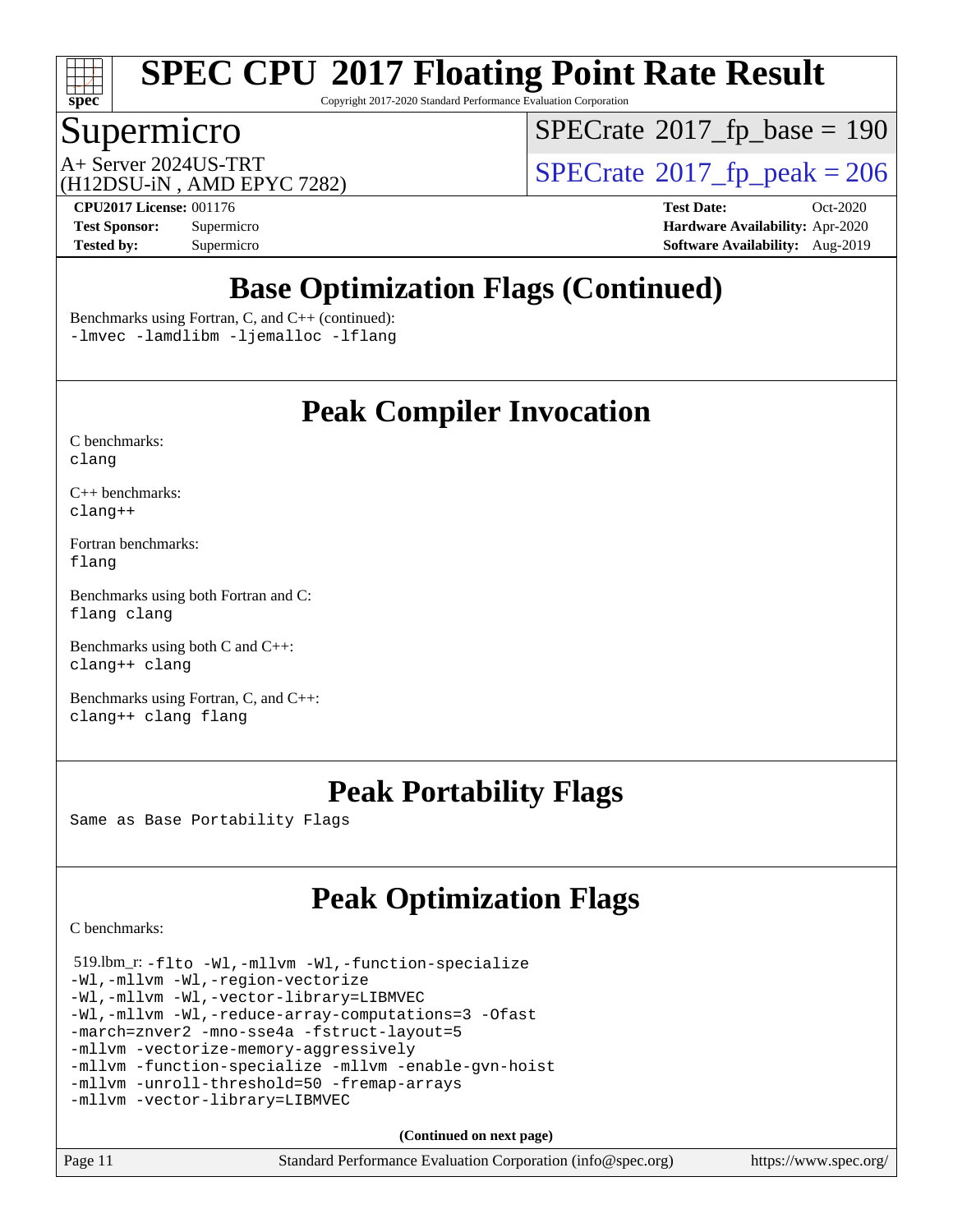

Copyright 2017-2020 Standard Performance Evaluation Corporation

## Supermicro

 $SPECTate$ <sup>®</sup>[2017\\_fp\\_base =](http://www.spec.org/auto/cpu2017/Docs/result-fields.html#SPECrate2017fpbase) 190

(H12DSU-iN , AMD EPYC 7282)

 $A+$  Server 2024US-TRT  $\begin{array}{c|c}\n\text{SPECrate} \text{\textdegree}2017\_fp\_peak = 206 \\
\text{SPECrate} \text{\textdegree}2017\_fp\_peak = 206\n\end{array}$  $\begin{array}{c|c}\n\text{SPECrate} \text{\textdegree}2017\_fp\_peak = 206 \\
\text{SPECrate} \text{\textdegree}2017\_fp\_peak = 206\n\end{array}$  $\begin{array}{c|c}\n\text{SPECrate} \text{\textdegree}2017\_fp\_peak = 206 \\
\text{SPECrate} \text{\textdegree}2017\_fp\_peak = 206\n\end{array}$ 

**[CPU2017 License:](http://www.spec.org/auto/cpu2017/Docs/result-fields.html#CPU2017License)** 001176 **[Test Date:](http://www.spec.org/auto/cpu2017/Docs/result-fields.html#TestDate)** Oct-2020 **[Test Sponsor:](http://www.spec.org/auto/cpu2017/Docs/result-fields.html#TestSponsor)** Supermicro **[Hardware Availability:](http://www.spec.org/auto/cpu2017/Docs/result-fields.html#HardwareAvailability)** Apr-2020 **[Tested by:](http://www.spec.org/auto/cpu2017/Docs/result-fields.html#Testedby)** Supermicro **[Software Availability:](http://www.spec.org/auto/cpu2017/Docs/result-fields.html#SoftwareAvailability)** Aug-2019

# **[Peak Optimization Flags \(Continued\)](http://www.spec.org/auto/cpu2017/Docs/result-fields.html#PeakOptimizationFlags)**

```
 519.lbm_r (continued):
-mllvm -reduce-array-computations=3
-mllvm -global-vectorize-slp -mllvm -inline-threshold=1000
-flv-function-specialization -lmvec -lamdlibm -ljemalloc
-lflang
 538.imagick_r: basepeak = yes
 544.nab_r: Same as 519.lbm_r
C++ benchmarks: 
 508.namd_r: basepeak = yes
 510.parest_r: -std=c++98 -flto -Wl,-mllvm -Wl,-function-specialize
-Wl,-mllvm -Wl,-region-vectorize
-Wl,-mllvm -Wl,-vector-library=LIBMVEC
-Wl,-mllvm -Wl,-reduce-array-computations=3
-Wl,-mllvm -Wl,-suppress-fmas -Ofast -march=znver2
-flv-function-specialization -mllvm -unroll-threshold=100
-mllvm -enable-partial-unswitch
-mllvm -loop-unswitch-threshold=200000
-mllvm -vector-library=LIBMVEC
-mllvm -inline-threshold=1000 -lmvec -lamdlibm -ljemalloc
-lflang
Fortran benchmarks: 
 503.bwaves_r: -flto -Wl,-mllvm -Wl,-function-specialize
-Wl,-mllvm -Wl,-region-vectorize
-Wl,-mllvm -Wl,-vector-library=LIBMVEC
-Wl,-mllvm -Wl,-reduce-array-computations=3 -O3
-march=znver2 -funroll-loops -Mrecursive
-mllvm -vector-library=LIBMVEC -Kieee
-fno-finite-math-only -lmvec -lamdlibm -ljemalloc
-lflang
 549.fotonik3d_r: Same as 503.bwaves_r
 554.roms_r: -flto -Wl,-mllvm -Wl,-function-specialize
-Wl,-mllvm -Wl,-region-vectorize
-Wl,-mllvm -Wl,-vector-library=LIBMVEC
-Wl,-mllvm -Wl,-reduce-array-computations=3
-Wl,-mllvm -Wl,-enable-X86-prefetching -O3 -march=znver2
-funroll-loops -Mrecursive -mllvm -vector-library=LIBMVEC
-Kieee -fno-finite-math-only -lmvec -lamdlibm -ljemalloc
                                     (Continued on next page)
```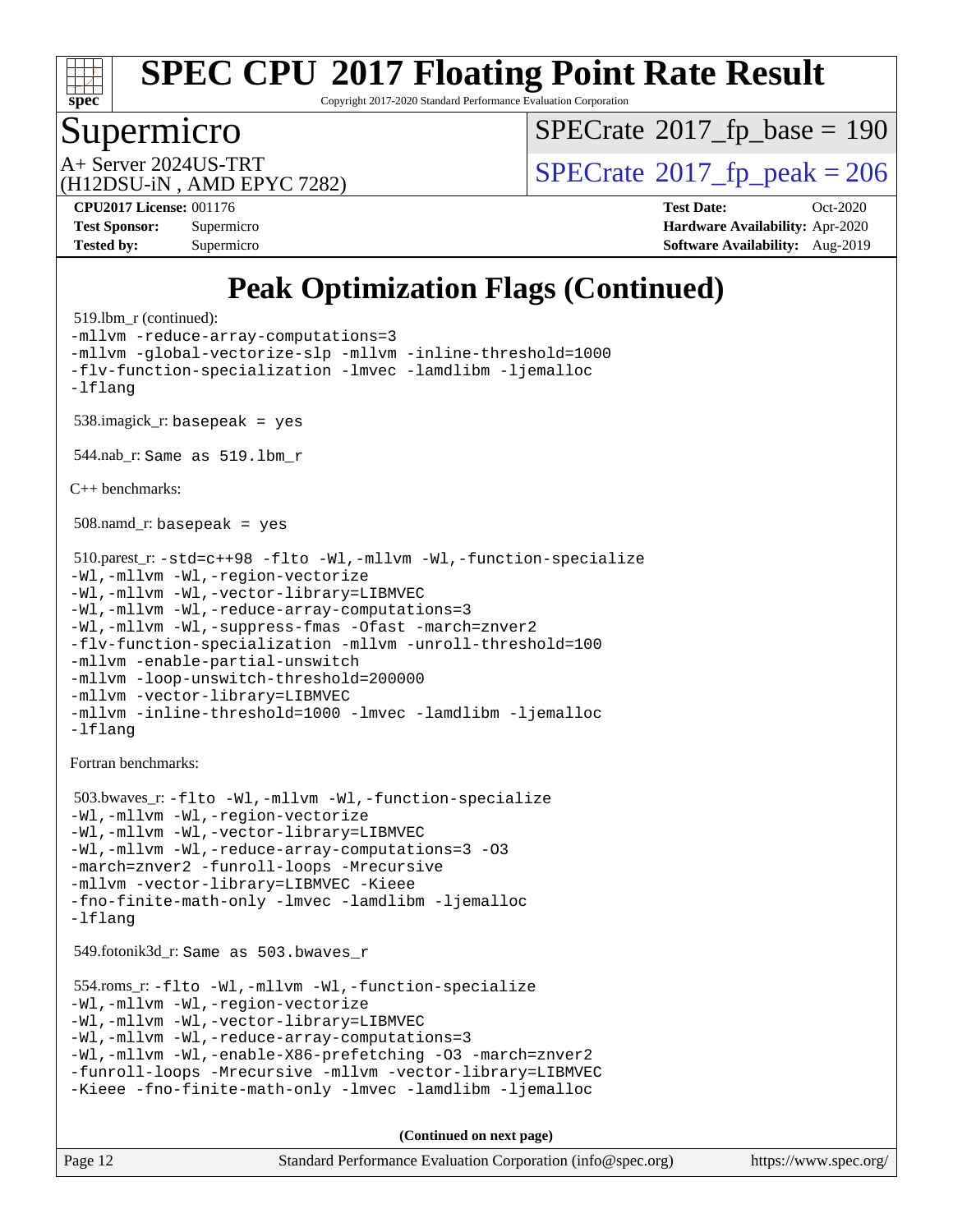

Copyright 2017-2020 Standard Performance Evaluation Corporation

## Supermicro

 $SPECTate$ <sup>®</sup>[2017\\_fp\\_base =](http://www.spec.org/auto/cpu2017/Docs/result-fields.html#SPECrate2017fpbase) 190

(H12DSU-iN , AMD EPYC 7282)

A+ Server 2024US-TRT<br>  $\langle \text{H12DSIL-N} \rangle$  AMD FPYC 7282)

**[CPU2017 License:](http://www.spec.org/auto/cpu2017/Docs/result-fields.html#CPU2017License)** 001176 **[Test Date:](http://www.spec.org/auto/cpu2017/Docs/result-fields.html#TestDate)** Oct-2020 **[Test Sponsor:](http://www.spec.org/auto/cpu2017/Docs/result-fields.html#TestSponsor)** Supermicro **[Hardware Availability:](http://www.spec.org/auto/cpu2017/Docs/result-fields.html#HardwareAvailability)** Apr-2020 **[Tested by:](http://www.spec.org/auto/cpu2017/Docs/result-fields.html#Testedby)** Supermicro **Supermicro [Software Availability:](http://www.spec.org/auto/cpu2017/Docs/result-fields.html#SoftwareAvailability)** Aug-2019

# **[Peak Optimization Flags \(Continued\)](http://www.spec.org/auto/cpu2017/Docs/result-fields.html#PeakOptimizationFlags)**

554.roms\_r (continued):

[-lflang](http://www.spec.org/cpu2017/results/res2020q4/cpu2017-20201027-24309.flags.html#user_peakEXTRA_LIBS554_roms_r_F-lflang)

[Benchmarks using both Fortran and C](http://www.spec.org/auto/cpu2017/Docs/result-fields.html#BenchmarksusingbothFortranandC):

[-flto](http://www.spec.org/cpu2017/results/res2020q4/cpu2017-20201027-24309.flags.html#user_CC_FCpeak_aocc-flto) [-Wl,-mllvm -Wl,-function-specialize](http://www.spec.org/cpu2017/results/res2020q4/cpu2017-20201027-24309.flags.html#user_CC_FCpeak_F-function-specialize_7e7e661e57922243ee67c9a1251cb8910e607325179a0ce7f2884e09a6f5d4a5ef0ae4f37e8a2a11c95fc48e931f06dc2b6016f14b511fcb441e048bef1b065a) [-Wl,-mllvm -Wl,-region-vectorize](http://www.spec.org/cpu2017/results/res2020q4/cpu2017-20201027-24309.flags.html#user_CC_FCpeak_F-region-vectorize_fb6c6b5aa293c88efc6c7c2b52b20755e943585b1fe8658c35afef78727fff56e1a56891413c30e36b8e2a6f9a71126986319243e80eb6110b78b288f533c52b) [-Wl,-mllvm -Wl,-vector-library=LIBMVEC](http://www.spec.org/cpu2017/results/res2020q4/cpu2017-20201027-24309.flags.html#user_CC_FCpeak_F-use-vector-library_0a14b27fae317f283640384a31f7bfcc2bd4c1d0b5cfc618a3a430800c9b20217b00f61303eff223a3251b4f06ffbc9739dc5296db9d1fbb9ad24a3939d86d66) [-Wl,-mllvm -Wl,-reduce-array-computations=3](http://www.spec.org/cpu2017/results/res2020q4/cpu2017-20201027-24309.flags.html#user_CC_FCpeak_F-reduce-array-computations_b882aefe7a5dda4e33149f6299762b9a720dace3e498e13756f4c04e5a19edf5315c1f3993de2e61ec41e8c206231f84e05da7040e1bb5d69ba27d10a12507e4) [-Ofast](http://www.spec.org/cpu2017/results/res2020q4/cpu2017-20201027-24309.flags.html#user_CC_FCpeak_aocc-Ofast) [-march=znver2](http://www.spec.org/cpu2017/results/res2020q4/cpu2017-20201027-24309.flags.html#user_CC_FCpeak_aocc-march_3e2e19cff2eeef60c5d90b059483627c9ea47eca6d66670dbd53f9185f6439e27eb5e104cf773e9e8ab18c8842ce63e461a3e948d0214bd567ef3ade411bf467) [-mno-sse4a](http://www.spec.org/cpu2017/results/res2020q4/cpu2017-20201027-24309.flags.html#user_CC_FCpeak_F-mno-sse4a) [-fstruct-layout=5](http://www.spec.org/cpu2017/results/res2020q4/cpu2017-20201027-24309.flags.html#user_CC_FCpeak_F-struct-layout_0de9d3561e9f54a54e0843cce081bd13a08ab3e9a82696f3346606c2e11360c37113781019b02fa128d9f650e68f1ffd209bab5c3a026c1ad23e4e7f60646b23) [-mllvm -vectorize-memory-aggressively](http://www.spec.org/cpu2017/results/res2020q4/cpu2017-20201027-24309.flags.html#user_CC_FCpeak_F-vectorize-memory-aggressively_24b72a4417f50ade9e698c5b3bed87ab456cc6fc8ec6439480cb84f36ad6a3975af6e87206dea402e3871a1464ff3d60bc798e0250f330177ba629a260df1857) [-mllvm -function-specialize](http://www.spec.org/cpu2017/results/res2020q4/cpu2017-20201027-24309.flags.html#user_CC_FCpeak_F-function-specialize_233b3bdba86027f1b094368157e481c5bc59f40286dc25bfadc1858dcd5745c24fd30d5f188710db7fea399bcc9f44a80b3ce3aacc70a8870250c3ae5e1f35b8) [-mllvm -enable-gvn-hoist](http://www.spec.org/cpu2017/results/res2020q4/cpu2017-20201027-24309.flags.html#user_CC_FCpeak_F-enable-gvn-hoist_e5856354646dd6ca1333a0ad99b817e4cf8932b91b82809fd8fd47ceff7b22a89eba5c98fd3e3fa5200368fd772cec3dd56abc3c8f7b655a71b9f9848dddedd5) [-mllvm -unroll-threshold=50](http://www.spec.org/cpu2017/results/res2020q4/cpu2017-20201027-24309.flags.html#user_CC_FCpeak_F-unroll-threshold_458874500b2c105d6d5cb4d7a611c40e2b16e9e3d26b355fea72d644c3673b4de4b3932662f0ed3dbec75c491a13da2d2ca81180bd779dc531083ef1e1e549dc) [-fremap-arrays](http://www.spec.org/cpu2017/results/res2020q4/cpu2017-20201027-24309.flags.html#user_CC_FCpeak_F-fremap-arrays) [-mllvm -vector-library=LIBMVEC](http://www.spec.org/cpu2017/results/res2020q4/cpu2017-20201027-24309.flags.html#user_CC_FCpeak_F-use-vector-library_e584e20b4f7ec96aa109254b65d8e01d864f3d68580371b9d93ed7c338191d4cfce20c3c864632264effc6bbe4c7c38153d02096a342ee92501c4a53204a7871) [-mllvm -reduce-array-computations=3](http://www.spec.org/cpu2017/results/res2020q4/cpu2017-20201027-24309.flags.html#user_CC_FCpeak_F-reduce-array-computations_aceadb8604558b566e0e3a0d7a3c1533923dd1fa0889614e16288028922629a28d5695c24d3b3be4306b1e311c54317dfffe3a2e57fbcaabc737a1798de39145) [-mllvm -global-vectorize-slp](http://www.spec.org/cpu2017/results/res2020q4/cpu2017-20201027-24309.flags.html#user_CC_FCpeak_F-global-vectorize-slp_a3935e8627af4ced727033b1ffd4db27f4d541a363d28d82bf4c2925fb3a0fd4115d6e42d13a2829f9e024d6608eb67a85cb49770f2da5c5ac8dbc737afad603) [-mllvm -inline-threshold=1000](http://www.spec.org/cpu2017/results/res2020q4/cpu2017-20201027-24309.flags.html#user_CC_FCpeak_dragonegg-llvm-inline-threshold_b7832241b0a6397e4ecdbaf0eb7defdc10f885c2a282fa3240fdc99844d543fda39cf8a4a9dccf68cf19b5438ac3b455264f478df15da0f4988afa40d8243bab) [-flv-function-specialization](http://www.spec.org/cpu2017/results/res2020q4/cpu2017-20201027-24309.flags.html#user_CC_FCpeak_F-flv-function-specialization) [-O3](http://www.spec.org/cpu2017/results/res2020q4/cpu2017-20201027-24309.flags.html#user_CC_FCpeak_F-O3) [-funroll-loops](http://www.spec.org/cpu2017/results/res2020q4/cpu2017-20201027-24309.flags.html#user_CC_FCpeak_aocc-unroll-loops) [-Mrecursive](http://www.spec.org/cpu2017/results/res2020q4/cpu2017-20201027-24309.flags.html#user_CC_FCpeak_F-mrecursive_20a145d63f12d5750a899e17d4450b5b8b40330a9bb4af13688ca650e6fb30857bbbe44fb35cdbb895df6e5b2769de0a0d7659f51ff17acfbef6febafec4023f) [-Kieee](http://www.spec.org/cpu2017/results/res2020q4/cpu2017-20201027-24309.flags.html#user_CC_FCpeak_F-kieee) [-fno-finite-math-only](http://www.spec.org/cpu2017/results/res2020q4/cpu2017-20201027-24309.flags.html#user_CC_FCpeak_aocc-fno-finite-math-only) [-lmvec](http://www.spec.org/cpu2017/results/res2020q4/cpu2017-20201027-24309.flags.html#user_CC_FCpeak_F-lmvec) [-lamdlibm](http://www.spec.org/cpu2017/results/res2020q4/cpu2017-20201027-24309.flags.html#user_CC_FCpeak_F-lamdlibm) [-ljemalloc](http://www.spec.org/cpu2017/results/res2020q4/cpu2017-20201027-24309.flags.html#user_CC_FCpeak_jemalloc-lib) [-lflang](http://www.spec.org/cpu2017/results/res2020q4/cpu2017-20201027-24309.flags.html#user_CC_FCpeak_F-lflang)

[Benchmarks using both C and C++](http://www.spec.org/auto/cpu2017/Docs/result-fields.html#BenchmarksusingbothCandCXX):

 511.povray\_r: [-std=c++98](http://www.spec.org/cpu2017/results/res2020q4/cpu2017-20201027-24309.flags.html#user_peakCXXLD511_povray_r_std-cpp) [-flto](http://www.spec.org/cpu2017/results/res2020q4/cpu2017-20201027-24309.flags.html#user_peakCOPTIMIZECXXOPTIMIZELDFLAGS511_povray_r_aocc-flto) [-Wl,-mllvm -Wl,-function-specialize](http://www.spec.org/cpu2017/results/res2020q4/cpu2017-20201027-24309.flags.html#user_peakLDFLAGS511_povray_r_F-function-specialize_7e7e661e57922243ee67c9a1251cb8910e607325179a0ce7f2884e09a6f5d4a5ef0ae4f37e8a2a11c95fc48e931f06dc2b6016f14b511fcb441e048bef1b065a) [-Wl,-mllvm -Wl,-region-vectorize](http://www.spec.org/cpu2017/results/res2020q4/cpu2017-20201027-24309.flags.html#user_peakLDFLAGS511_povray_r_F-region-vectorize_fb6c6b5aa293c88efc6c7c2b52b20755e943585b1fe8658c35afef78727fff56e1a56891413c30e36b8e2a6f9a71126986319243e80eb6110b78b288f533c52b) [-Wl,-mllvm -Wl,-vector-library=LIBMVEC](http://www.spec.org/cpu2017/results/res2020q4/cpu2017-20201027-24309.flags.html#user_peakLDFLAGS511_povray_r_F-use-vector-library_0a14b27fae317f283640384a31f7bfcc2bd4c1d0b5cfc618a3a430800c9b20217b00f61303eff223a3251b4f06ffbc9739dc5296db9d1fbb9ad24a3939d86d66) [-Wl,-mllvm -Wl,-reduce-array-computations=3](http://www.spec.org/cpu2017/results/res2020q4/cpu2017-20201027-24309.flags.html#user_peakLDFLAGS511_povray_r_F-reduce-array-computations_b882aefe7a5dda4e33149f6299762b9a720dace3e498e13756f4c04e5a19edf5315c1f3993de2e61ec41e8c206231f84e05da7040e1bb5d69ba27d10a12507e4) [-Wl,-mllvm -Wl,-x86-use-vzeroupper=false](http://www.spec.org/cpu2017/results/res2020q4/cpu2017-20201027-24309.flags.html#user_peakLDCXXFLAGS511_povray_r_F-no-vzeroupper_f792211b0552b0142c11cf651c85f88d7eca3e3e6d4ab29ab8b0b7be9c7d83df7aebb846b5dded1424ec84d39acb59d058815f97bc3ae9de4ba00ee4e2945c83) [-Ofast](http://www.spec.org/cpu2017/results/res2020q4/cpu2017-20201027-24309.flags.html#user_peakCOPTIMIZECXXOPTIMIZE511_povray_r_aocc-Ofast) [-march=znver2](http://www.spec.org/cpu2017/results/res2020q4/cpu2017-20201027-24309.flags.html#user_peakCOPTIMIZECXXOPTIMIZE511_povray_r_aocc-march_3e2e19cff2eeef60c5d90b059483627c9ea47eca6d66670dbd53f9185f6439e27eb5e104cf773e9e8ab18c8842ce63e461a3e948d0214bd567ef3ade411bf467) [-mno-sse4a](http://www.spec.org/cpu2017/results/res2020q4/cpu2017-20201027-24309.flags.html#user_peakCOPTIMIZE511_povray_r_F-mno-sse4a) [-fstruct-layout=5](http://www.spec.org/cpu2017/results/res2020q4/cpu2017-20201027-24309.flags.html#user_peakCOPTIMIZE511_povray_r_F-struct-layout_0de9d3561e9f54a54e0843cce081bd13a08ab3e9a82696f3346606c2e11360c37113781019b02fa128d9f650e68f1ffd209bab5c3a026c1ad23e4e7f60646b23) [-mllvm -vectorize-memory-aggressively](http://www.spec.org/cpu2017/results/res2020q4/cpu2017-20201027-24309.flags.html#user_peakCOPTIMIZE511_povray_r_F-vectorize-memory-aggressively_24b72a4417f50ade9e698c5b3bed87ab456cc6fc8ec6439480cb84f36ad6a3975af6e87206dea402e3871a1464ff3d60bc798e0250f330177ba629a260df1857) [-mllvm -function-specialize](http://www.spec.org/cpu2017/results/res2020q4/cpu2017-20201027-24309.flags.html#user_peakCOPTIMIZE511_povray_r_F-function-specialize_233b3bdba86027f1b094368157e481c5bc59f40286dc25bfadc1858dcd5745c24fd30d5f188710db7fea399bcc9f44a80b3ce3aacc70a8870250c3ae5e1f35b8) [-mllvm -enable-gvn-hoist](http://www.spec.org/cpu2017/results/res2020q4/cpu2017-20201027-24309.flags.html#user_peakCOPTIMIZE511_povray_r_F-enable-gvn-hoist_e5856354646dd6ca1333a0ad99b817e4cf8932b91b82809fd8fd47ceff7b22a89eba5c98fd3e3fa5200368fd772cec3dd56abc3c8f7b655a71b9f9848dddedd5) [-mllvm -unroll-threshold=50](http://www.spec.org/cpu2017/results/res2020q4/cpu2017-20201027-24309.flags.html#user_peakCOPTIMIZE511_povray_r_F-unroll-threshold_458874500b2c105d6d5cb4d7a611c40e2b16e9e3d26b355fea72d644c3673b4de4b3932662f0ed3dbec75c491a13da2d2ca81180bd779dc531083ef1e1e549dc) [-fremap-arrays](http://www.spec.org/cpu2017/results/res2020q4/cpu2017-20201027-24309.flags.html#user_peakCOPTIMIZE511_povray_r_F-fremap-arrays) [-mllvm -vector-library=LIBMVEC](http://www.spec.org/cpu2017/results/res2020q4/cpu2017-20201027-24309.flags.html#user_peakCOPTIMIZECXXOPTIMIZE511_povray_r_F-use-vector-library_e584e20b4f7ec96aa109254b65d8e01d864f3d68580371b9d93ed7c338191d4cfce20c3c864632264effc6bbe4c7c38153d02096a342ee92501c4a53204a7871) [-mllvm -reduce-array-computations=3](http://www.spec.org/cpu2017/results/res2020q4/cpu2017-20201027-24309.flags.html#user_peakCOPTIMIZE511_povray_r_F-reduce-array-computations_aceadb8604558b566e0e3a0d7a3c1533923dd1fa0889614e16288028922629a28d5695c24d3b3be4306b1e311c54317dfffe3a2e57fbcaabc737a1798de39145) [-mllvm -global-vectorize-slp](http://www.spec.org/cpu2017/results/res2020q4/cpu2017-20201027-24309.flags.html#user_peakCOPTIMIZE511_povray_r_F-global-vectorize-slp_a3935e8627af4ced727033b1ffd4db27f4d541a363d28d82bf4c2925fb3a0fd4115d6e42d13a2829f9e024d6608eb67a85cb49770f2da5c5ac8dbc737afad603) [-mllvm -inline-threshold=1000](http://www.spec.org/cpu2017/results/res2020q4/cpu2017-20201027-24309.flags.html#user_peakCOPTIMIZECXXOPTIMIZE511_povray_r_dragonegg-llvm-inline-threshold_b7832241b0a6397e4ecdbaf0eb7defdc10f885c2a282fa3240fdc99844d543fda39cf8a4a9dccf68cf19b5438ac3b455264f478df15da0f4988afa40d8243bab) [-flv-function-specialization](http://www.spec.org/cpu2017/results/res2020q4/cpu2017-20201027-24309.flags.html#user_peakCOPTIMIZECXXOPTIMIZE511_povray_r_F-flv-function-specialization) [-mllvm -unroll-threshold=100](http://www.spec.org/cpu2017/results/res2020q4/cpu2017-20201027-24309.flags.html#user_peakCXXOPTIMIZE511_povray_r_F-unroll-threshold_2755d0c78138845d361fa1543e3a063fffa198df9b3edf0cfb856bbc88a81e1769b12ac7a550c5d35197be55360db1a3f95a8d1304df999456cabf5120c45168) [-mllvm -enable-partial-unswitch](http://www.spec.org/cpu2017/results/res2020q4/cpu2017-20201027-24309.flags.html#user_peakCXXOPTIMIZE511_povray_r_F-enable-partial-unswitch_6e1c33f981d77963b1eaf834973128a7f33ce3f8e27f54689656697a35e89dcc875281e0e6283d043e32f367dcb605ba0e307a92e830f7e326789fa6c61b35d3) [-mllvm -loop-unswitch-threshold=200000](http://www.spec.org/cpu2017/results/res2020q4/cpu2017-20201027-24309.flags.html#user_peakCXXOPTIMIZE511_povray_r_F-loop-unswitch-threshold_f9a82ae3270e55b5fbf79d0d96ee93606b73edbbe527d20b18b7bff1a3a146ad50cfc7454c5297978340ae9213029016a7d16221274d672d3f7f42ed25274e1d) [-lmvec](http://www.spec.org/cpu2017/results/res2020q4/cpu2017-20201027-24309.flags.html#user_peakEXTRA_LIBS511_povray_r_F-lmvec) [-lamdlibm](http://www.spec.org/cpu2017/results/res2020q4/cpu2017-20201027-24309.flags.html#user_peakEXTRA_LIBS511_povray_r_F-lamdlibm) [-ljemalloc](http://www.spec.org/cpu2017/results/res2020q4/cpu2017-20201027-24309.flags.html#user_peakEXTRA_LIBS511_povray_r_jemalloc-lib) [-lflang](http://www.spec.org/cpu2017/results/res2020q4/cpu2017-20201027-24309.flags.html#user_peakEXTRA_LIBS511_povray_r_F-lflang)

526.blender\_r: basepeak = yes

[Benchmarks using Fortran, C, and C++:](http://www.spec.org/auto/cpu2017/Docs/result-fields.html#BenchmarksusingFortranCandCXX)

[-std=c++98](http://www.spec.org/cpu2017/results/res2020q4/cpu2017-20201027-24309.flags.html#user_CC_CXX_FCpeak_std-cpp) [-flto](http://www.spec.org/cpu2017/results/res2020q4/cpu2017-20201027-24309.flags.html#user_CC_CXX_FCpeak_aocc-flto) [-Wl,-mllvm -Wl,-function-specialize](http://www.spec.org/cpu2017/results/res2020q4/cpu2017-20201027-24309.flags.html#user_CC_CXX_FCpeak_F-function-specialize_7e7e661e57922243ee67c9a1251cb8910e607325179a0ce7f2884e09a6f5d4a5ef0ae4f37e8a2a11c95fc48e931f06dc2b6016f14b511fcb441e048bef1b065a) [-Wl,-mllvm -Wl,-region-vectorize](http://www.spec.org/cpu2017/results/res2020q4/cpu2017-20201027-24309.flags.html#user_CC_CXX_FCpeak_F-region-vectorize_fb6c6b5aa293c88efc6c7c2b52b20755e943585b1fe8658c35afef78727fff56e1a56891413c30e36b8e2a6f9a71126986319243e80eb6110b78b288f533c52b) [-Wl,-mllvm -Wl,-vector-library=LIBMVEC](http://www.spec.org/cpu2017/results/res2020q4/cpu2017-20201027-24309.flags.html#user_CC_CXX_FCpeak_F-use-vector-library_0a14b27fae317f283640384a31f7bfcc2bd4c1d0b5cfc618a3a430800c9b20217b00f61303eff223a3251b4f06ffbc9739dc5296db9d1fbb9ad24a3939d86d66) [-Wl,-mllvm -Wl,-reduce-array-computations=3](http://www.spec.org/cpu2017/results/res2020q4/cpu2017-20201027-24309.flags.html#user_CC_CXX_FCpeak_F-reduce-array-computations_b882aefe7a5dda4e33149f6299762b9a720dace3e498e13756f4c04e5a19edf5315c1f3993de2e61ec41e8c206231f84e05da7040e1bb5d69ba27d10a12507e4) [-Ofast](http://www.spec.org/cpu2017/results/res2020q4/cpu2017-20201027-24309.flags.html#user_CC_CXX_FCpeak_aocc-Ofast) [-march=znver2](http://www.spec.org/cpu2017/results/res2020q4/cpu2017-20201027-24309.flags.html#user_CC_CXX_FCpeak_aocc-march_3e2e19cff2eeef60c5d90b059483627c9ea47eca6d66670dbd53f9185f6439e27eb5e104cf773e9e8ab18c8842ce63e461a3e948d0214bd567ef3ade411bf467) [-mno-sse4a](http://www.spec.org/cpu2017/results/res2020q4/cpu2017-20201027-24309.flags.html#user_CC_CXX_FCpeak_F-mno-sse4a) [-fstruct-layout=5](http://www.spec.org/cpu2017/results/res2020q4/cpu2017-20201027-24309.flags.html#user_CC_CXX_FCpeak_F-struct-layout_0de9d3561e9f54a54e0843cce081bd13a08ab3e9a82696f3346606c2e11360c37113781019b02fa128d9f650e68f1ffd209bab5c3a026c1ad23e4e7f60646b23) [-mllvm -vectorize-memory-aggressively](http://www.spec.org/cpu2017/results/res2020q4/cpu2017-20201027-24309.flags.html#user_CC_CXX_FCpeak_F-vectorize-memory-aggressively_24b72a4417f50ade9e698c5b3bed87ab456cc6fc8ec6439480cb84f36ad6a3975af6e87206dea402e3871a1464ff3d60bc798e0250f330177ba629a260df1857) [-mllvm -function-specialize](http://www.spec.org/cpu2017/results/res2020q4/cpu2017-20201027-24309.flags.html#user_CC_CXX_FCpeak_F-function-specialize_233b3bdba86027f1b094368157e481c5bc59f40286dc25bfadc1858dcd5745c24fd30d5f188710db7fea399bcc9f44a80b3ce3aacc70a8870250c3ae5e1f35b8) [-mllvm -enable-gvn-hoist](http://www.spec.org/cpu2017/results/res2020q4/cpu2017-20201027-24309.flags.html#user_CC_CXX_FCpeak_F-enable-gvn-hoist_e5856354646dd6ca1333a0ad99b817e4cf8932b91b82809fd8fd47ceff7b22a89eba5c98fd3e3fa5200368fd772cec3dd56abc3c8f7b655a71b9f9848dddedd5) [-mllvm -unroll-threshold=50](http://www.spec.org/cpu2017/results/res2020q4/cpu2017-20201027-24309.flags.html#user_CC_CXX_FCpeak_F-unroll-threshold_458874500b2c105d6d5cb4d7a611c40e2b16e9e3d26b355fea72d644c3673b4de4b3932662f0ed3dbec75c491a13da2d2ca81180bd779dc531083ef1e1e549dc) [-fremap-arrays](http://www.spec.org/cpu2017/results/res2020q4/cpu2017-20201027-24309.flags.html#user_CC_CXX_FCpeak_F-fremap-arrays) [-mllvm -vector-library=LIBMVEC](http://www.spec.org/cpu2017/results/res2020q4/cpu2017-20201027-24309.flags.html#user_CC_CXX_FCpeak_F-use-vector-library_e584e20b4f7ec96aa109254b65d8e01d864f3d68580371b9d93ed7c338191d4cfce20c3c864632264effc6bbe4c7c38153d02096a342ee92501c4a53204a7871) [-mllvm -reduce-array-computations=3](http://www.spec.org/cpu2017/results/res2020q4/cpu2017-20201027-24309.flags.html#user_CC_CXX_FCpeak_F-reduce-array-computations_aceadb8604558b566e0e3a0d7a3c1533923dd1fa0889614e16288028922629a28d5695c24d3b3be4306b1e311c54317dfffe3a2e57fbcaabc737a1798de39145) [-mllvm -global-vectorize-slp](http://www.spec.org/cpu2017/results/res2020q4/cpu2017-20201027-24309.flags.html#user_CC_CXX_FCpeak_F-global-vectorize-slp_a3935e8627af4ced727033b1ffd4db27f4d541a363d28d82bf4c2925fb3a0fd4115d6e42d13a2829f9e024d6608eb67a85cb49770f2da5c5ac8dbc737afad603) [-mllvm -inline-threshold=1000](http://www.spec.org/cpu2017/results/res2020q4/cpu2017-20201027-24309.flags.html#user_CC_CXX_FCpeak_dragonegg-llvm-inline-threshold_b7832241b0a6397e4ecdbaf0eb7defdc10f885c2a282fa3240fdc99844d543fda39cf8a4a9dccf68cf19b5438ac3b455264f478df15da0f4988afa40d8243bab) [-flv-function-specialization](http://www.spec.org/cpu2017/results/res2020q4/cpu2017-20201027-24309.flags.html#user_CC_CXX_FCpeak_F-flv-function-specialization) [-mllvm -unroll-threshold=100](http://www.spec.org/cpu2017/results/res2020q4/cpu2017-20201027-24309.flags.html#user_CC_CXX_FCpeak_F-unroll-threshold_2755d0c78138845d361fa1543e3a063fffa198df9b3edf0cfb856bbc88a81e1769b12ac7a550c5d35197be55360db1a3f95a8d1304df999456cabf5120c45168)

| Page 13 | Standard Performance Evaluation Corporation (info@spec.org) | https://www.spec.org/ |
|---------|-------------------------------------------------------------|-----------------------|
|---------|-------------------------------------------------------------|-----------------------|